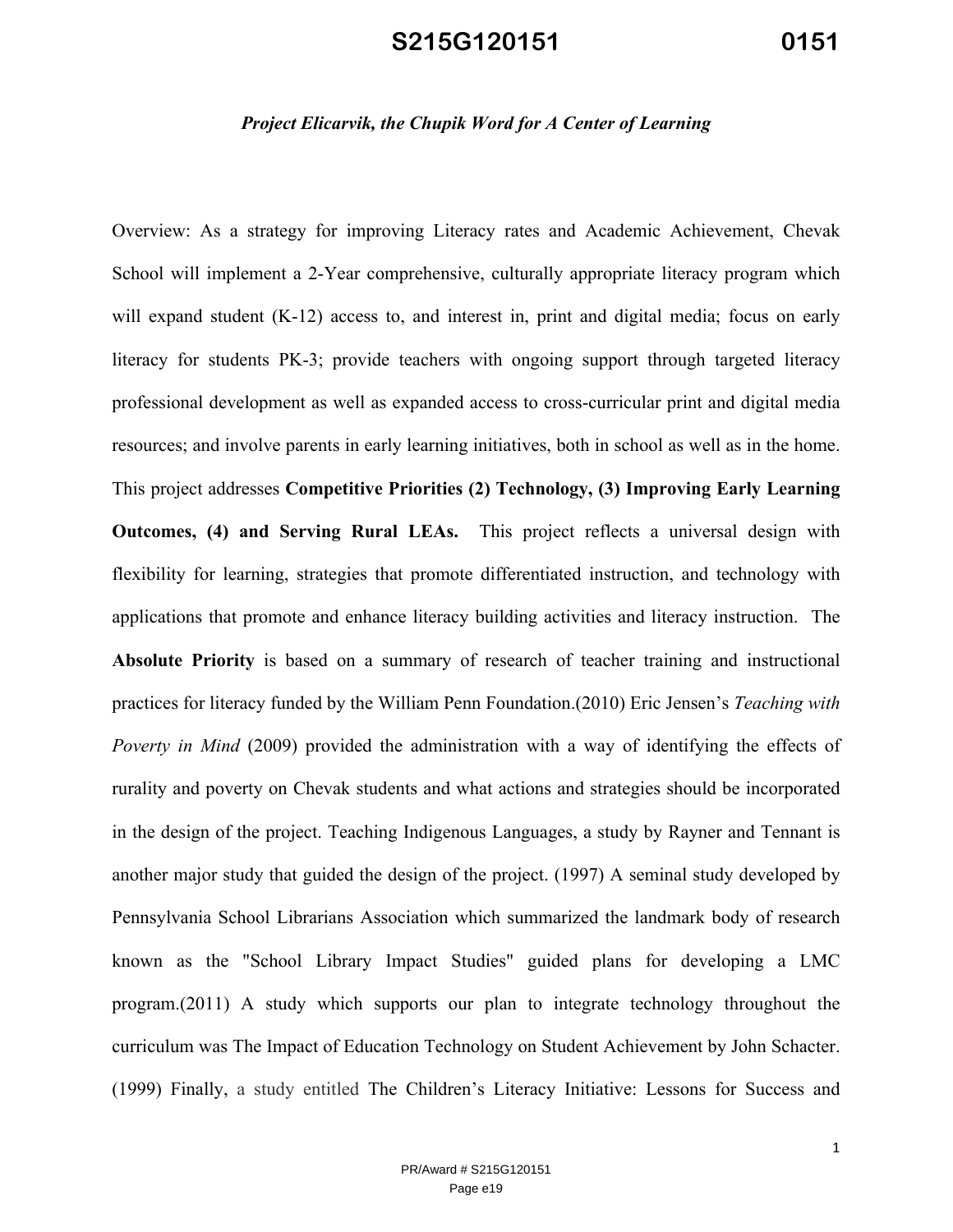Preparation for Challenges compared the reading ability of kindergarten and first grade students in schools with CLI Model Classrooms to students in similar schools without Model Classrooms. To analyze teacher effects, CLI looked at the difference in teaching practice in a CLI classroom before and after instructional intervention, using the CLI-created Teachers' Effective Literacy Practices (TELP) rubric. Teachers are evaluated on these rubrics, which highlight more than thirty effective instructional practices, before their involvement with CLI and then afterwards. OMG's study found that students in schools with CLI Model Classrooms consistently outperform their peers in the district's literacy skill development assessments. (2010)The presence of one kindergarten or first grade Model Classroom in a school helps all students on each respective grade level improve their reading skills. Maltzman, & Taylor,(2010). The inability of our children to be able to compete at home or in a global economy is a threat to our economic and national security. It is imperative that the children catch up with more advanced districts in Alaska and nationally. A landmark report by the National Commission on Teaching and America's Future (1996) shows that teacher quality accounts for 90% of disparities in student reading. The report called for quality teachers for all children, recognizing that most reading difficulties can be prevented when teachers address difficulties in the early grades (National Reading Panel, 2000). Poor readers in first grade rarely are on grade level by end of third grade (Shawitz, 1999). The good news is that when a district has expert teachers in the early years almost all children will learn to read well

 *(i) Significance: (5 points)* **(i) Extent to which the project builds local capacity to provide, improve, or expand services that address the needs of the target population. (5 points) The significance of this project reaches far beyond Chevak. Historically underserved and under-educated native students have failed to make satisfactory academic achievement.**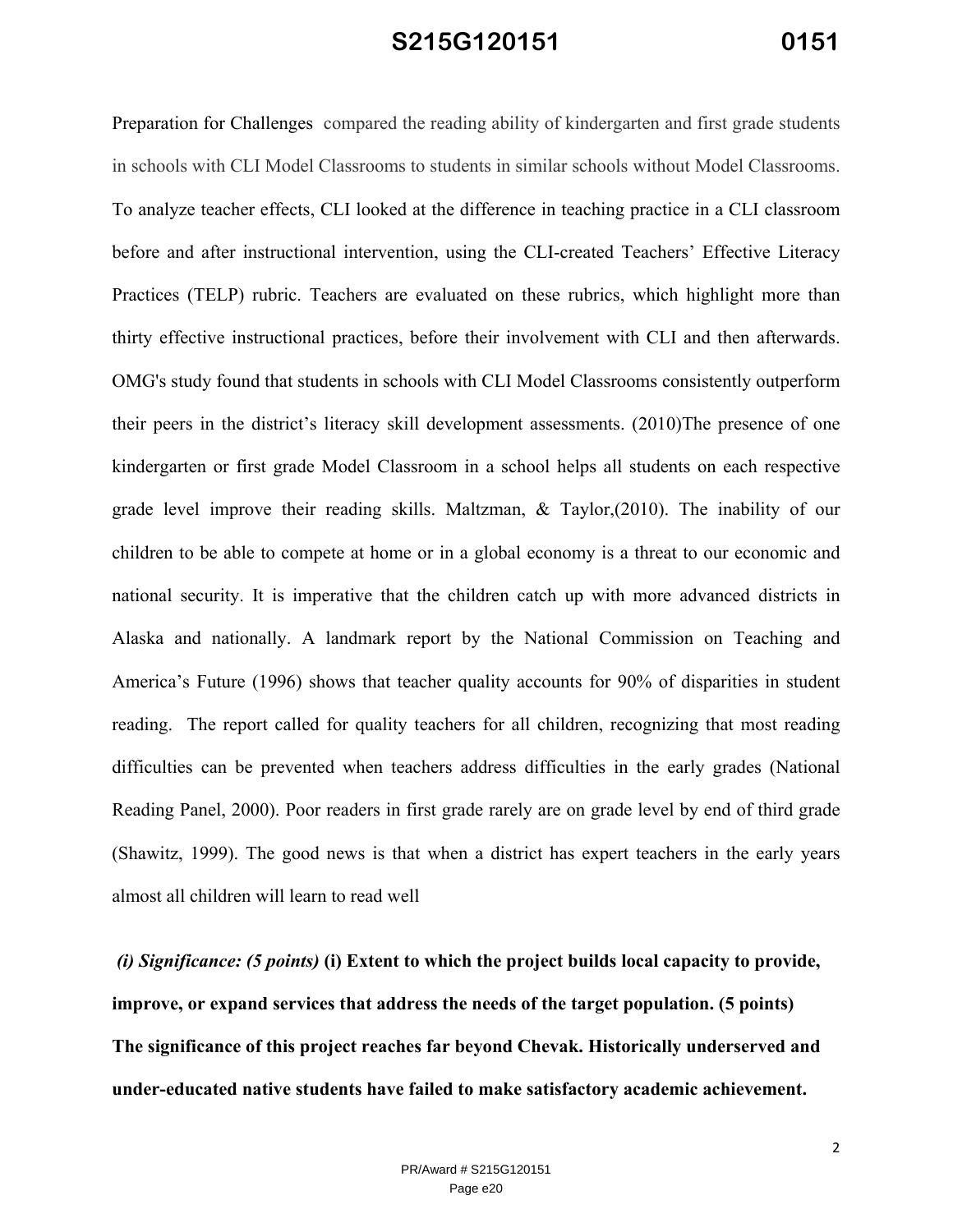**Drop-out rates among Alaska Natives are some of the highest in the nation. "Shot-gun" approaches have been tried repeatedly.** *This comprehensive, intensive and focused effort will train teachers to use specific instructional literacy strategies. The project will change the face of native education in Alaska.*The Kashunamiut School District has 32 teachers serving 302 K through  $12<sup>th</sup>$  grade students in the village of Chevak and collaborates with the local Head Start which has two teachers and 45 children ages three and four. The community speaks Cup'ik as their native language, and is one of only two villages in the world speaking the language. The district has failed to make Average Yearly Progress for the last four years. The village has no library, doctor, movie theatre, stores or after-school recreation for students. English is a second language in most homes, and children enter school at a disadvantage. With an astounding poverty rate of 42.40%, the district and the community lack the necessary resources to adequately support students in their efforts to develop the literacy skills needed for a successful life in the 21<sup>st</sup> century. The high rate of poverty which limits travel has resulted in native children lacking those experiences that are common to children in less rural areas. Few children ever see a museum, attend a science event, or visit a zoo. Sights, sounds, concepts and language/literacy building opportunities most children take for granted are not accessible to children in Chevak. Project Elicarvik will increase the number of highly skilled teachers who can improve instruction and help their students reach the important milestone of being on or above grade level by the end of grade three. The project will show that teachers can develop exemplary teaching skills that are observable, measurable, and can be replicated and scalable. Resources provided by the IAL grant will provide 72 hours of focused, sustained and content specific professional development that builds and sustains local capacity through the development of master teachers. It will develop a modern, well equipped and properly staffed Library Media Center (LMC) with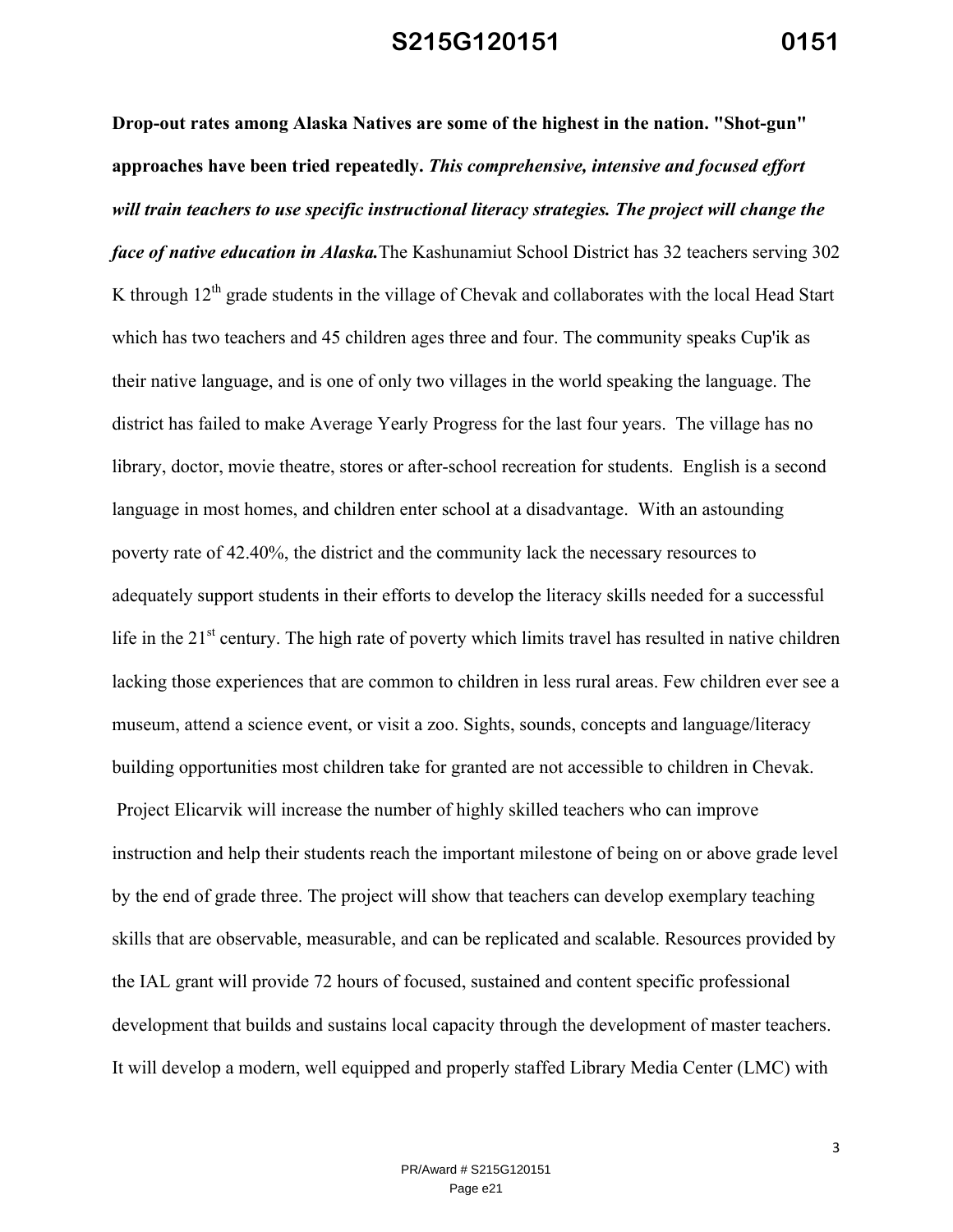outreach to the entire community. It will utilize state of the art technology to enhance literacy instruction and support the efforts of the Head Start program to increase literacy.

# **(ii) The extent to which the proposed project includes the development or demonstration of promising new practices that build on or are alternatives to existing strategies. (5 points)**

The program will incorporate research recommendations for literacy improvement which are summarized in the following points. The International Reading Association (2005) advocated approaches to literacy development that include 1) the importance of preschool and the whole educational system in literacy, 2) for full development of literacy students need oral language development, phonological/phonemic awareness, print knowledge and invented spelling education (Strickland  $&$  Stranahand, 2004), and 3) researchers have found that experiences with storybook reading, discussions about books, listening comprehension, and writing are crucial in early literacy development (Bus, Van Lizendoorn, & Pellegrini, 1995, Wells, 1985) This grant proposal incorporates teachers professional development based on research that shows that teachers will provide quality literacy education when they understand the continuum of reading and writing development (IRA, 1998). Students, teachers and parents will be incorporated into the education program for literacy that will have a center in the school library. The district will:

- Embark on a two year program to provide evidence-based, literacy instructional practices and establish shared standards of practice among K-12 teachers. **(Strategy #1)**
- Provide K-12 teachers intensive and extensive literacy training, coaching and crosscurricular high –quality resources. Their professional development will sharpen the focus on strategies to build literacy, assessment and the capacity to model "best practices." The teachers will participate in 72 hours of intensive, sustained professional development that addresses good teaching practices for developing literacy, embrace the newly established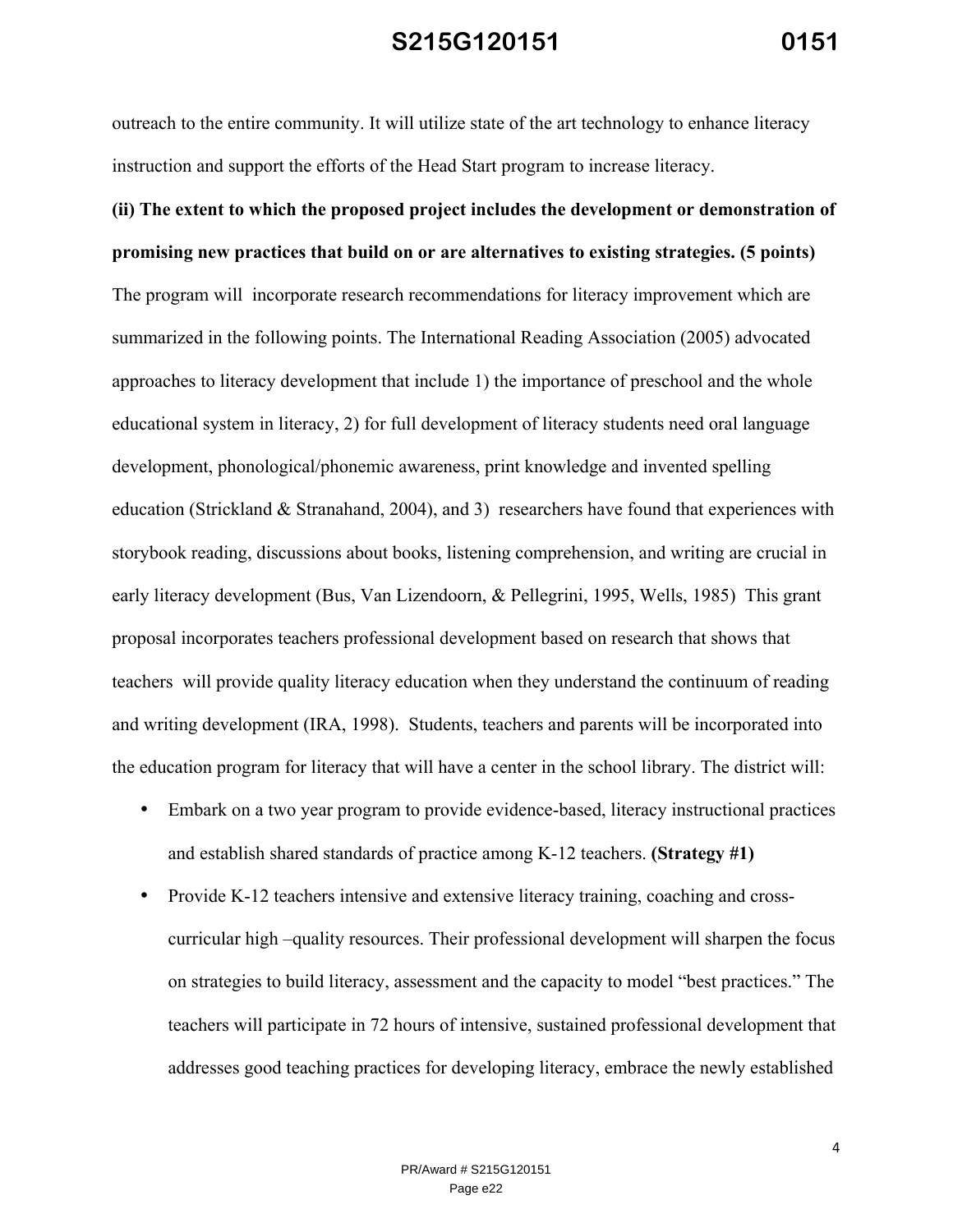role of the librarian as a Library Media Specialist and participate in the use of state of the art technology to enhance literacy instruction. (LMS) The participating teachers will observe in classrooms of master teachers throughout Alaska. **(Strategy # 2)**

- Transform the Chevak library into a modern Multimedia Center, build on, expand and improve our existing library program for the students and the community, adding a Library Media Specialist who has the skills and the knowledge to support good teaching practices. Both print and digital media collections will be updated with emphasis on Early Learning materials, and the LMC environment redesigned with a high level of appeal to Early Learners. The role of parents as teachers will increase through designing literacy activities that appeal to all ages and involve the community in a comprehensive effort to improve teaching and learning**.** Technology will be added for all ages and access to digital media content to teachers, students and family members expanded. **Strategy #3)**
- Help teachers and the parents of our students' establish a literacy-rich environment based on research that shows that exposure to literacy-rich environments promotes rapid growth in literacy skills using such approaches as community wide literacy events, a lending library, and library books provided free to children in Head Start and K-3<sup>rd</sup> grade. Children in grades K-3 will be given a laptop designed by the One Laptop per Child Foundation which will provide access to content in both English and Cup'ik (their native language). Access to materials in Cup'ik builds upon a body of research which documents that children who learn in their native language have significant advantages over those with a single language, and have been shown to have higher academic achievement. Reyhner , Jon and Tennant, Edward, Teaching Indigenous Languages, Spring issue, Bilingual Research Journal, Vol. 19, no. 2, pp. 279-304.1995) **(Strategy #4)**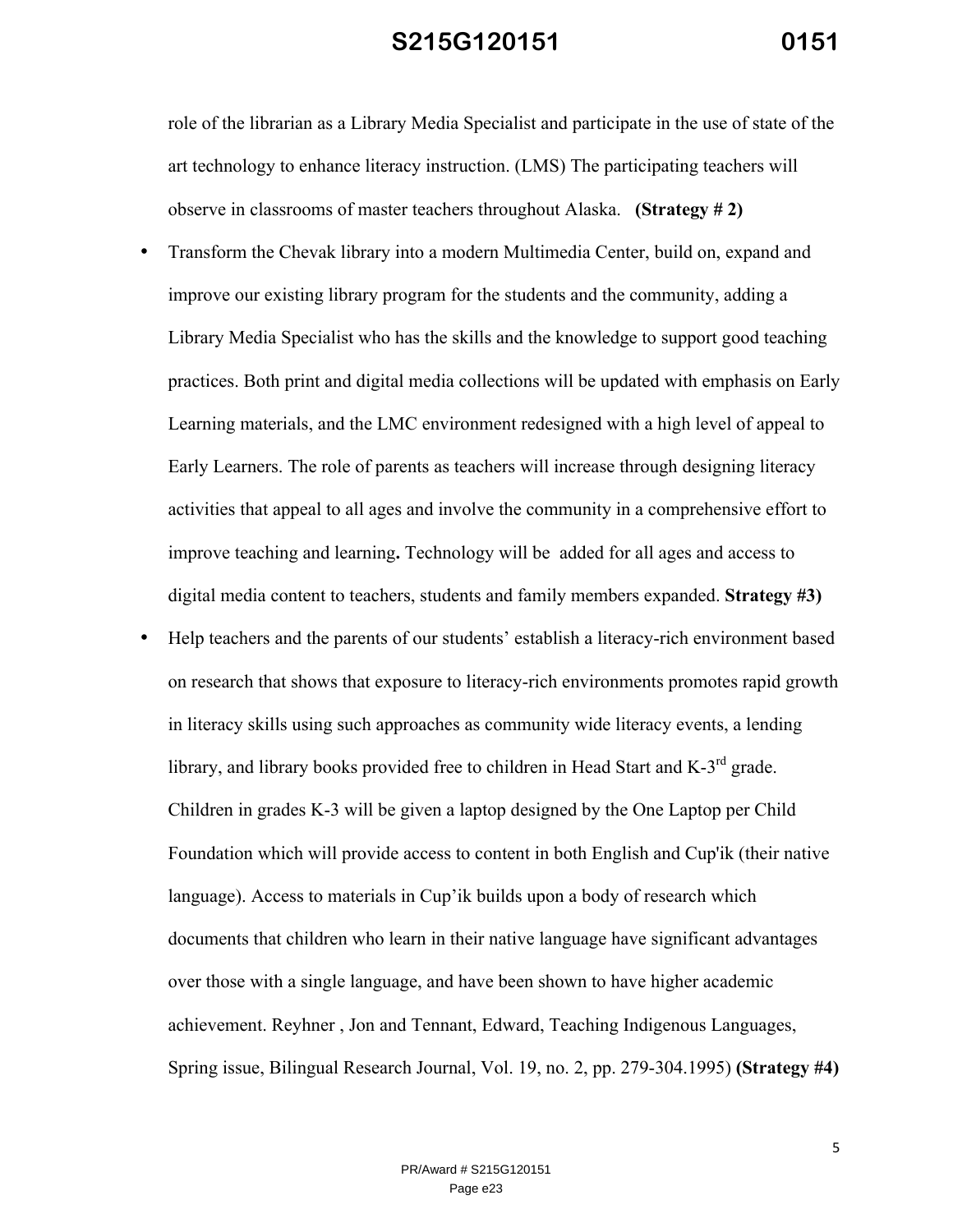**(b) Quality of Project Design: (i) The extent to which the goals, objectives and outcomes to be achieved by the proposed project are clearly specified and measurable.** 

**Goal 1**: As a strategy for improving Literacy rates and Academic Achievement, Chevak School will implement a 2-Year comprehensive and culturally appropriate literacy program which will expand student (K-12) access to, and interest in, print and digital media.

**Objective 1.1-** During the first year of this project, access to culturally appropriate print and digital media content in the Chevak Multi-Media Center will be provided to 100% of students grades K-12, with baseline Literacy data collected at the onset of this project in order to accurately measure an increase in literacy and academic performance. Corresponding activities include:

- 1. A comprehensive Needs Assessment will be undertaken to determine the gaps in culturally appropriate digital and print media collections.
- 2. Collections will be updated and provided in both English and Chupik, in print as well as in a digital format.
- 3. All Chevak students grades K-12 will participate in a Literacy assessment. Data will be used to measure ongoing student progress throughout this 2 year project.

**Objective 1.2-** By the end of Year Two, when compared with baseline data, students grades K-12 will demonstrate a significant increase in 1) student digital literacy skills and 2) literacy skills & academic improvement. The use of technology tools will be instrumental in helping students develop literacy skills, access content, practice guided reading, and participate in literacy building activities and personalized learning opportunities. Corresponding activities include: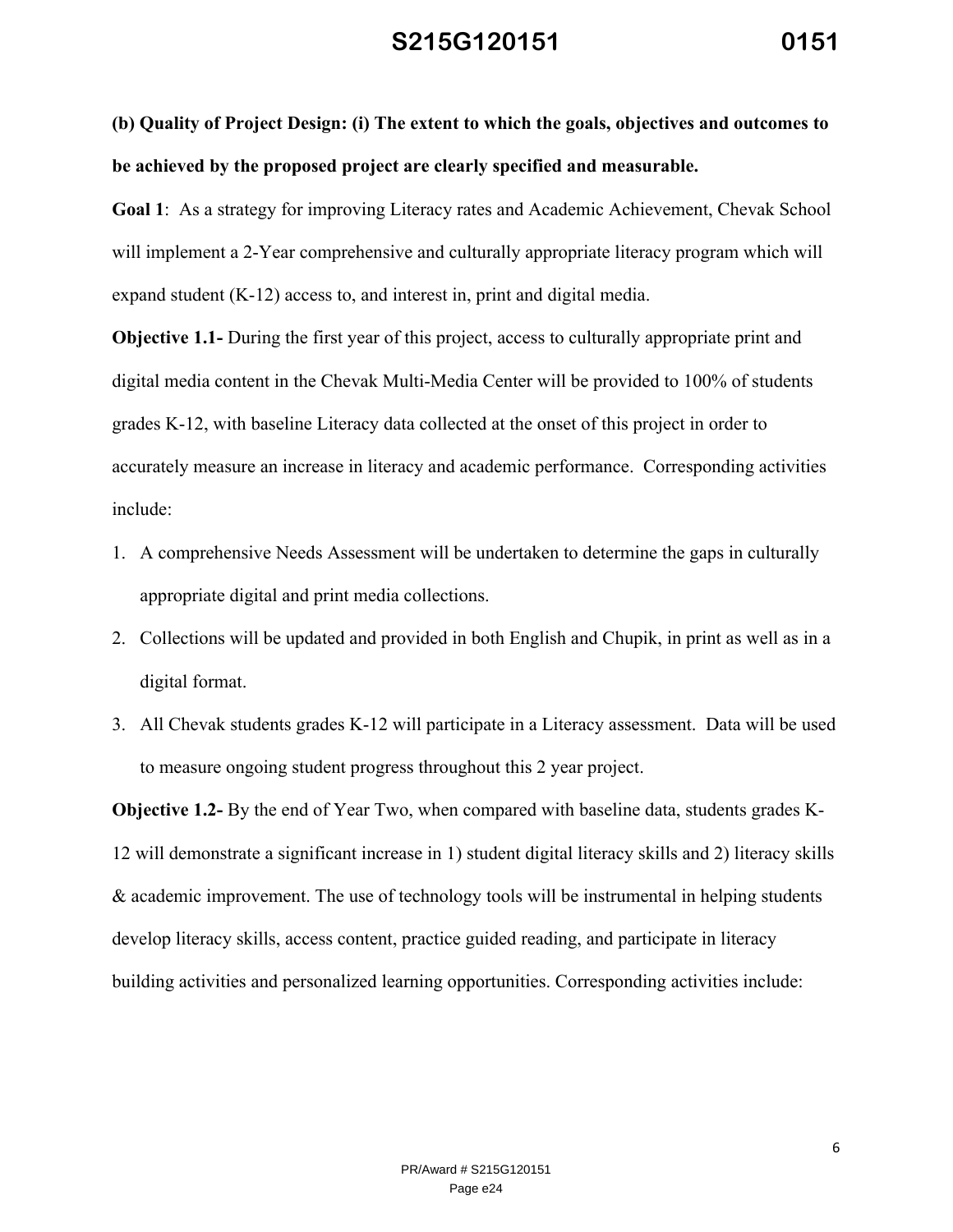- 1. In addition to the aforementioned baseline *Literacy* Assessment, students grades K-12 will also participate in a baseline *Digital Literacy* assessment. Data will be used to measure student personal technology skills throughout this 2 year project.
- 2. Technology tools, to include hand-held tablets and PCs, reading software and a streaming and archiving system will be purchased and made available for use by students and teachers grades K-12, providing expanded access to literacy building content, programming and activities and enhancing student interest and enthusiasm. These devices can be taken home and used by the student, as well as their siblings and other family members, expanding opportunities for learning into the home.

**Goal 2:** As a strategy for improving literacy rates and positively impacting long-term academic outcomes, this 2-year project will focus on early literacy development opportunities for students PK-3.

**Objective 2.1:** When compared to the baseline literacy data, there will be a statistically significant increase in early literacy rates as measured by the Test of Preschool Early Literacy (TOPEL), with performance increasing by 5% by the end of the first project year, and an additional 5% at the end of the 2 year project period. Corresponding activities are 1. Through the use of the materials and technologies provided through this project, Head Start PK students as well as Chevak students K-3 will participate in individualized learning and literacy building activities both in and outside of the classroom.

2. Early learning materials provided in both Chupik and English will be sent home with PK-3 students, with recommended corresponding parent activities designed by the LMS and supported by classroom teachers, encouraging literacy development in the home as well as school.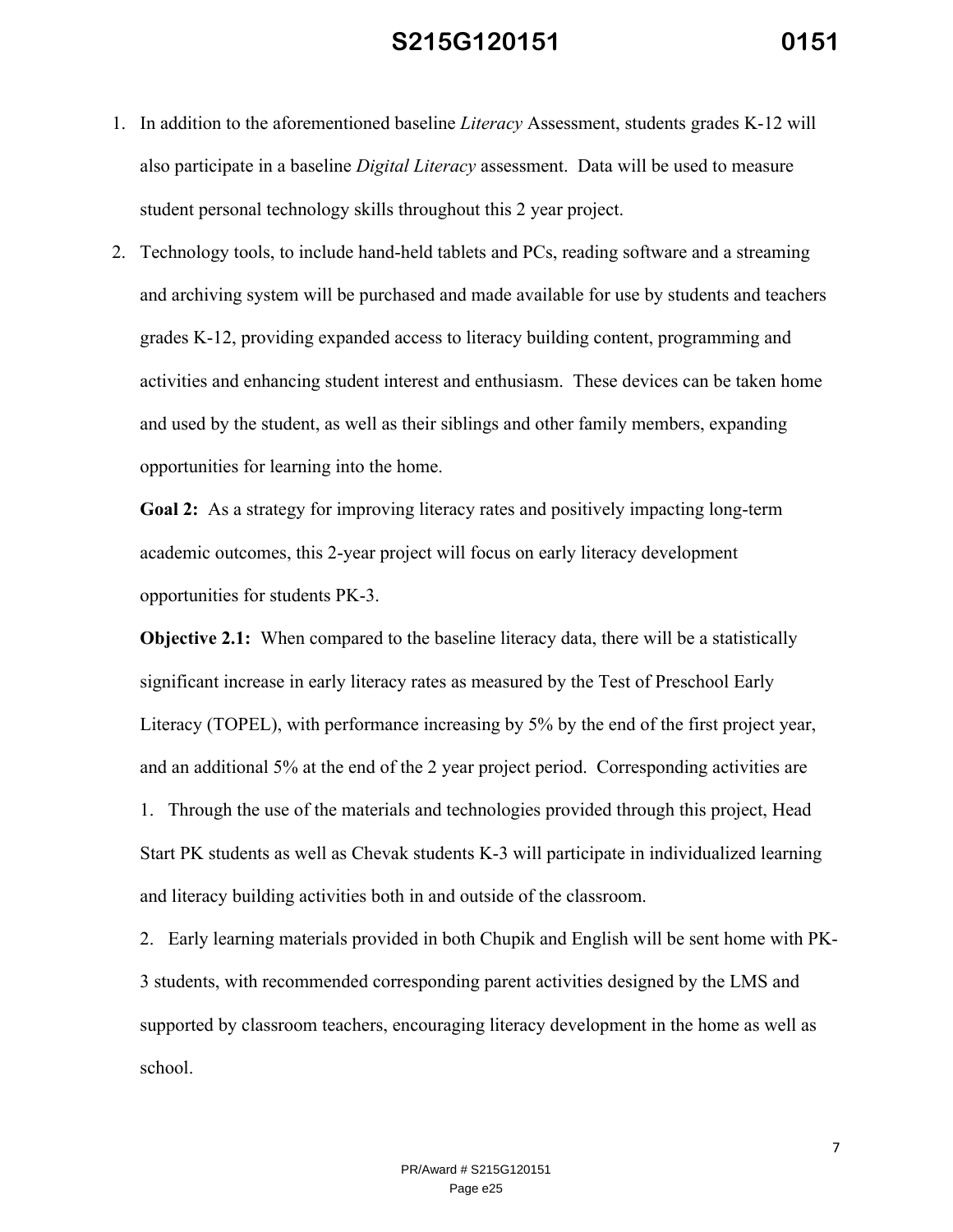**Goal 3:** As a strategy for improving Literacy rates through excellence in teaching/instruction, this project will provide teachers with ongoing support through targeted literacy professional development as well as expanded access to cross-curricular print and digital media resources. **Objective 3.1-** Within 6 months of the project onset, 25% of Chevak teachers grades K-12 will regularly incorporate literacy enhancing, culturally appropriate, digital and print media into their daily instruction, with regular and ongoing guidance from a highly qualified Library Media Specialist. Teacher participation and engagement will increase by 25% each 6 months, with 100% of teacher participation by the end of the 2-Yr project period. Activities include:

- 1. A Library Media Specialist (LMS) will be hired at the onset of the project period, with the role of providing teacher support and encouraging the development of cross-curricular literacy practices in the classroom.
- 2. All Chevak teachers grades K-12, as well as the LMS, will receive extensive literacy and language arts techniques and strategies training over the two year grant period. Teachers will work directly with the LMS who will identify culturally appropriate print and digital literacy materials that correspond directly with the teachers' curriculum. The LMS will help teachers design and incorporate literacy building activities into their daily lessons.

**Goal 4:** As a strategy for improving literacy rates through extended outreach and involvement, Chevak School will develop a learning community of teachers, students and parents.

**Objective 4.1:** Parent participation will increase by 20% every 6 months, with 80% of parents participating in at least 1 literacy activity per quarter by the end of the 2 year project period. Corresponding activities include: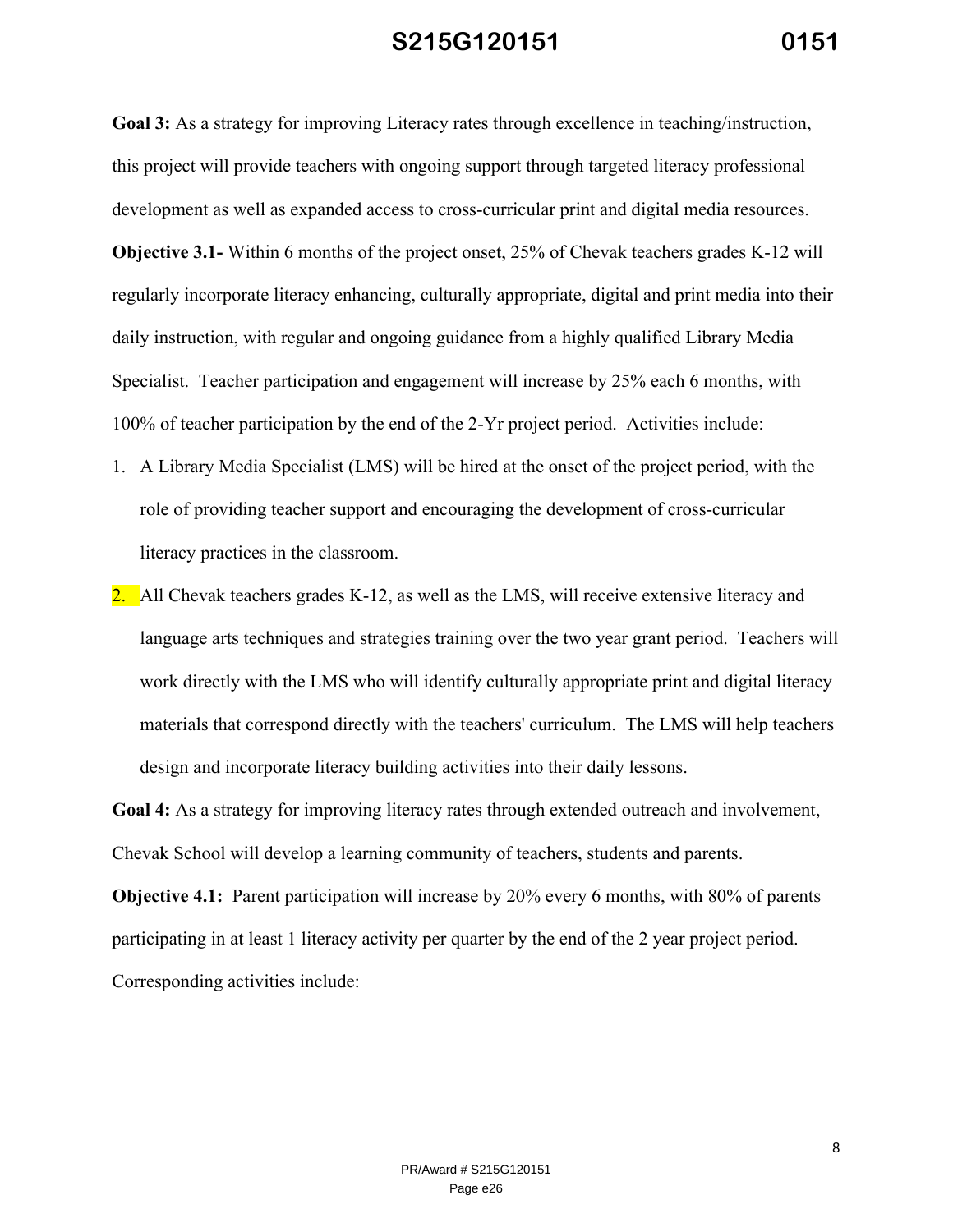- 1. Family Literacy Days will be offered bi-monthly, providing opportunities for family members to come to the school and participate in fun, interesting and culturally appropriate family literacy building activities in the Chevak Multimedia Center.
- **2.** Teachers, with the support of the LMS, will establish a literacy-rich and culturally appropriate environment, designing and promoting classroom-to-family literacy events, and creating a classroom lending library with materials printed in Chupik, encouraging native parents to be more engaged in their child's education.

# **(ii) The extent to which the project will be coordinated with similar or related efforts, and with other appropriate community, State and Federal Resources.**

The Title I and Title II program will be enhanced by the resources provided through IAL Funds. Other grant-related programs that support the initiatives of the IAL program include the Quality School Improvement grant, Migrant Education, IDEA and Johnson O'Malley. The National School Lunch Program helps to assure that the children have the proper nutrition and are physically ready and able to learn.

**(iii) The extent to which the proposed project is part of a comprehensive effort to improve teaching and learning and support rigorous academic standards for students**. (5 Points) A review of the goals, objectives/outcomes and activities fully demonstrate the comprehensive nature of this project. All K-12 faculty and administrators are involved in on-going literacy training during each of the two years of the project. Teachers will receive training on Common Core Standards and Alaska literacy standards and Common Core text exemplars

#### will be purchased

to support these standards. Teachers will meet Instructional Standards for Technology Education (T). Benchmark testing with Imagine Learning (K-3) Achieve 3000 (4-8) and Read 180 (9-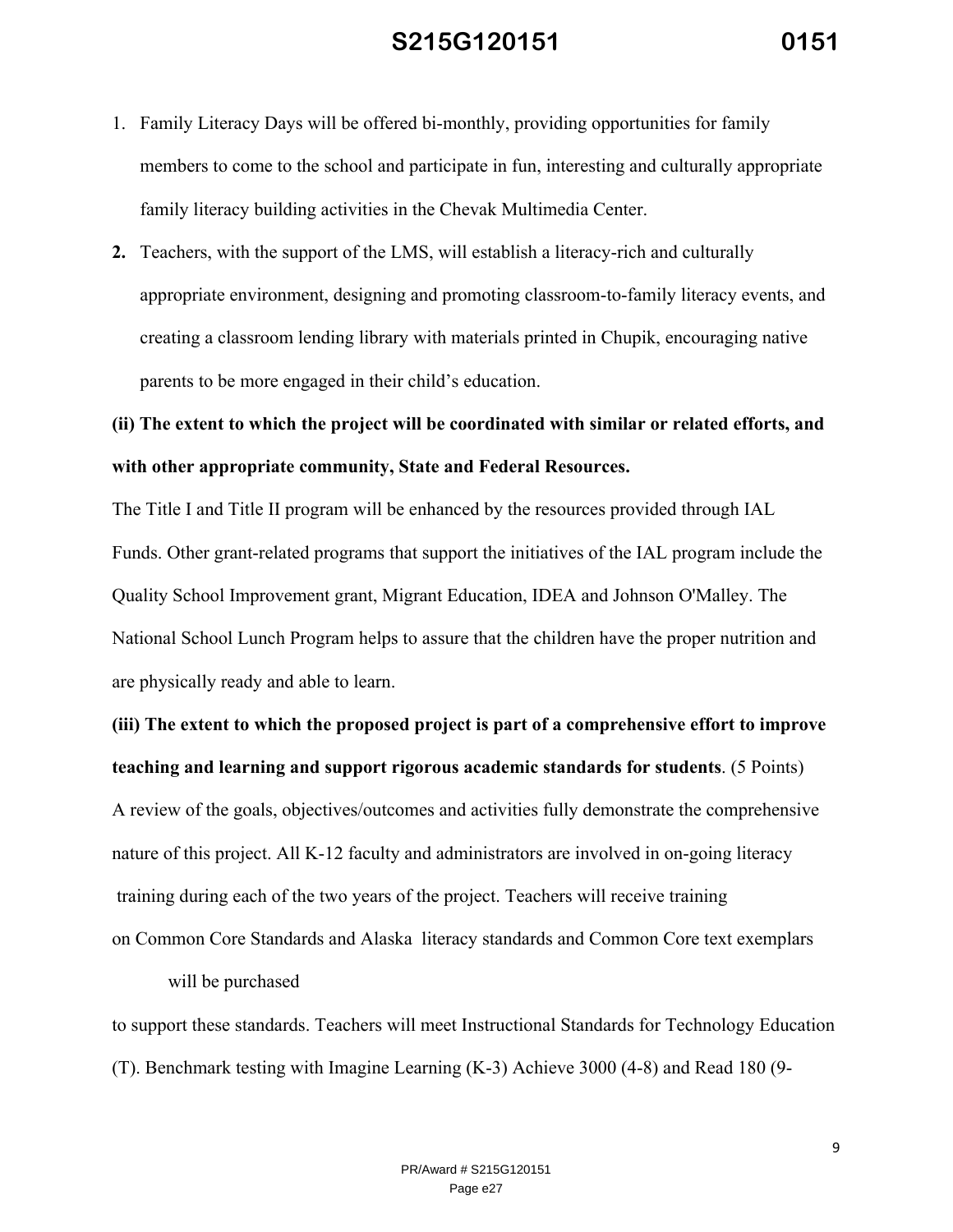12) will provide regular evidence of progress for  $3<sup>rd</sup>$  grade students while Head Start children will be tested using a locally developed and culturally appropriate test in Cup'ik.

# **(iv) The extent to which performance feedback and continuous improvement are integral to the design of the proposed project.**

Base line data will be collected on student literacy and academic achievement, as well as digital literacy. Additionally, data on LMC materials circulation rates, LMC usage by parents and community members and technology standards for teachers will be gathered at the onset of this project. Data will be gathered and examined at the end of each quarter and a report made to all stakeholders by the Project Director and the Literacy Team. The quarterly data will determine the degree of success of the project and identify "next steps" in developing highly literate children. Changes indicated by the data will be made jointly by the Project Director, LMS, and the administration. At the end of each school year, a comprehensive review of data will be conducted by an outside, independent evaluator and changes made as needed.

#### **( c ) Quality of Project Services: (25 points)**

**(i) Quality and sufficiency of strategies for ensuring equal access and treatment for eligible participants who are members of groups who have traditionally been underrepresented based on race, color, national origin, gender, age, or disability. (10 pts)** The quality of services to the children of Chevak who have been under-represented based on Ethnicity has been negatively impacted by a lack of resources to support a comprehensive school improvement program such as described in this proposal. The district will use IAL funds to collaborate with a experienced consulting team which has had extensive experience with indigenous children to provide high quality professional development. The literacy consultant holds a doctoral degree from Vanderbilt University and completed post-doctoral work at the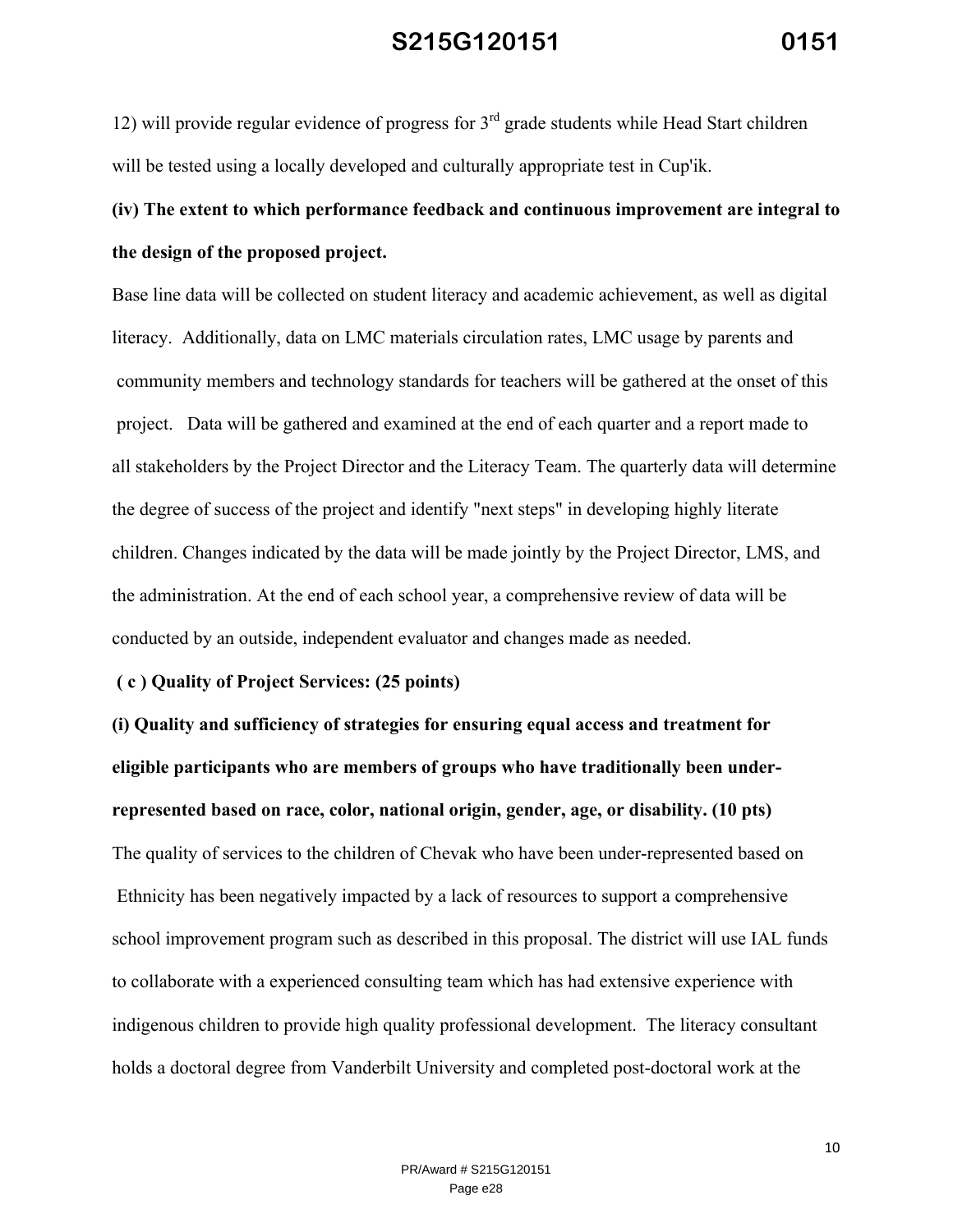University of Alaska, Anchorage. The consultant has lived and worked with native children in Alaska for ten years and has an understanding of the challenges inherent in educating Alaska's children. The technology consultant served as an LMS in a large school district where the majority of students were indigenous children and successfully implemented a district-wide initiative to add electronic resources to the libraries in the district, providing tools for teachers striving to improve literacy. The evaluator completed post-doctoral studies at Oxford, England. He has worked both nationally and internationally to evaluate large projects carried out with indigenous children. The evaluator for the project has participated in the development of the project, assuring that all objectives are measurable. The evaluator will conduct two sessions on data collection and will work with teaches each quarter, guiding data collection, monitoring the project and identifying needed changes. The professional development will meet key criteria which requires professional development to be research-based, intensive and ongoing, with at least 30hours per year of training. (Yoon, Duncan, Lee, Scarloss, and Shapley, 2007) and content- focused and classroom based (Birman, Desimone, Porter and Garet, 2000). The professional development will include reading workshops, writing workshops, guided observations, lesson planning analysis and review, regular meetings among the LMS, administration and project teachers. Continuous monitoring will provide a clear picture of what works and allow for improvement in instructional approaches. New faculty will be given multiple orientations to the culture and the learning styles of the children to help them understand the most effective techniques for the population. The Library Media Specialist will help to ensure that services are age appropriate, challenging and motivating for the students. State of the art technology will be provided to each K through  $3<sup>rd</sup>$  grade student and will provide access to content in both Cup'ik and English, enabling students and their families to increase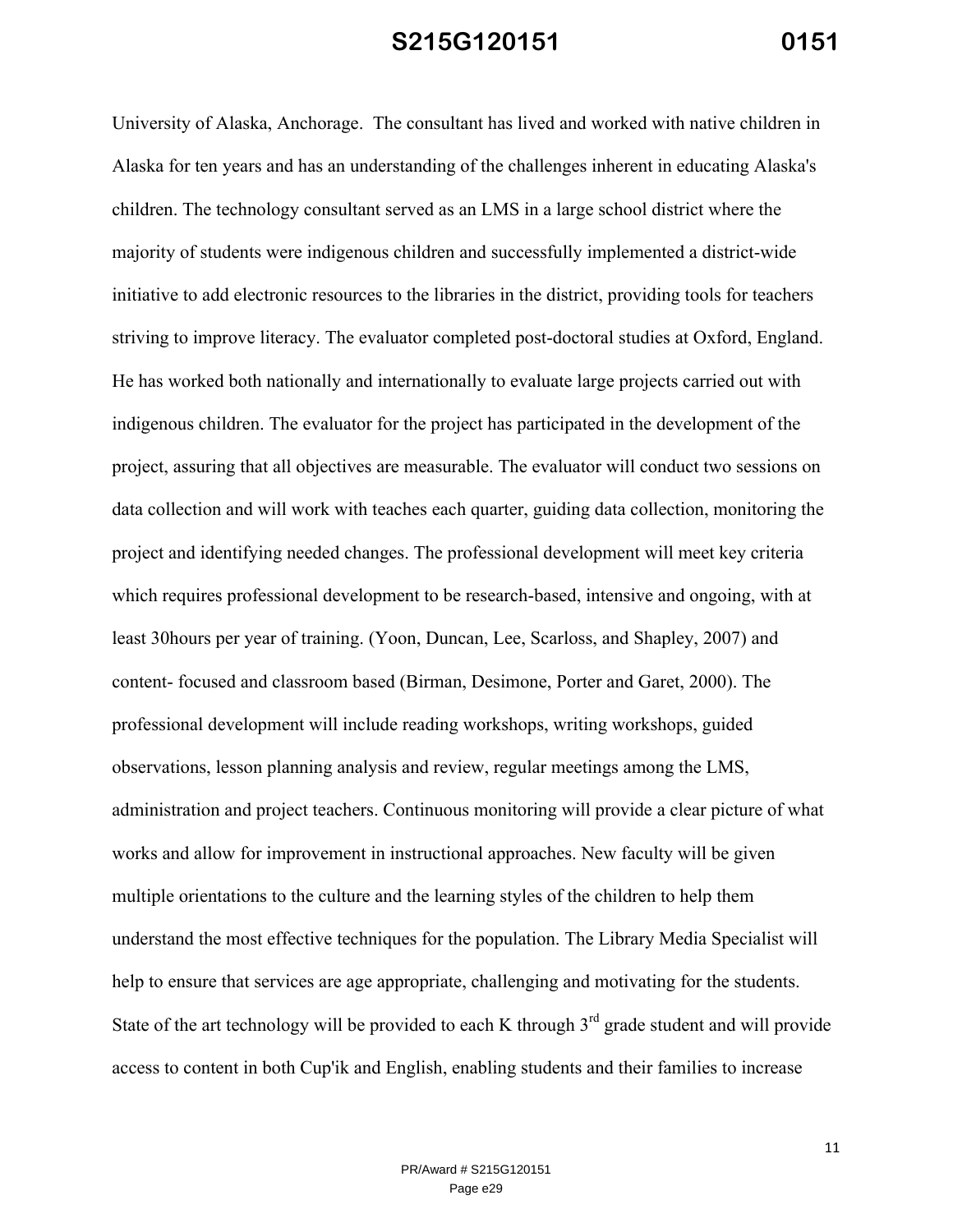fluency in both languages. Opening the Library Media Center in the evenings, on weekends, and over holidays is critical in this village no public library exists, and where few homes have computers. Providing access to print and digital media, and access to computers located in the LMC will help to lessen the impact of isolation, and provide greater access to information, and learning opportunities. A linguist from the University of Alaska, Anchorage will work with teachers to provide expert advice on teaching reading to students whose language has a very unique phonetic structure.

# **(ii) The extent to which the services to be provided by the proposed project are appropriate to the needs of the intended recipients or beneficiaries of those services (10 points)**

Chevak students have repeatedly failed to make Average Yearly Progress. The availability of an LMs that will work with Head Start, with parents and with the K-12 program will give children a more positive start in school and help in correcting any deficiencies. The availability of the full time LMS who can support and guide instructional initiatives with teachers will help to ensure literacy building content and materials are infused into the daily curriculum in the classroom. Materials provided in both English and Chupik will help deliver a more culturally appropriate education, and enhance student learning. It will also further parent involvement. Focused literacy professional development will ensure our teachers are supported and armed with the latest in literacy building strategies. Technologies will expand access to a variety of content, and provide opportunities for individualized learning and guided reading for students. The project will provide a vital focus on the development of literacy for students, assist and support our teachers, and provide outreach to our families and community members in this rural native village with limited resources.

#### (iii) **The extent to which the training or professional development services to be provided**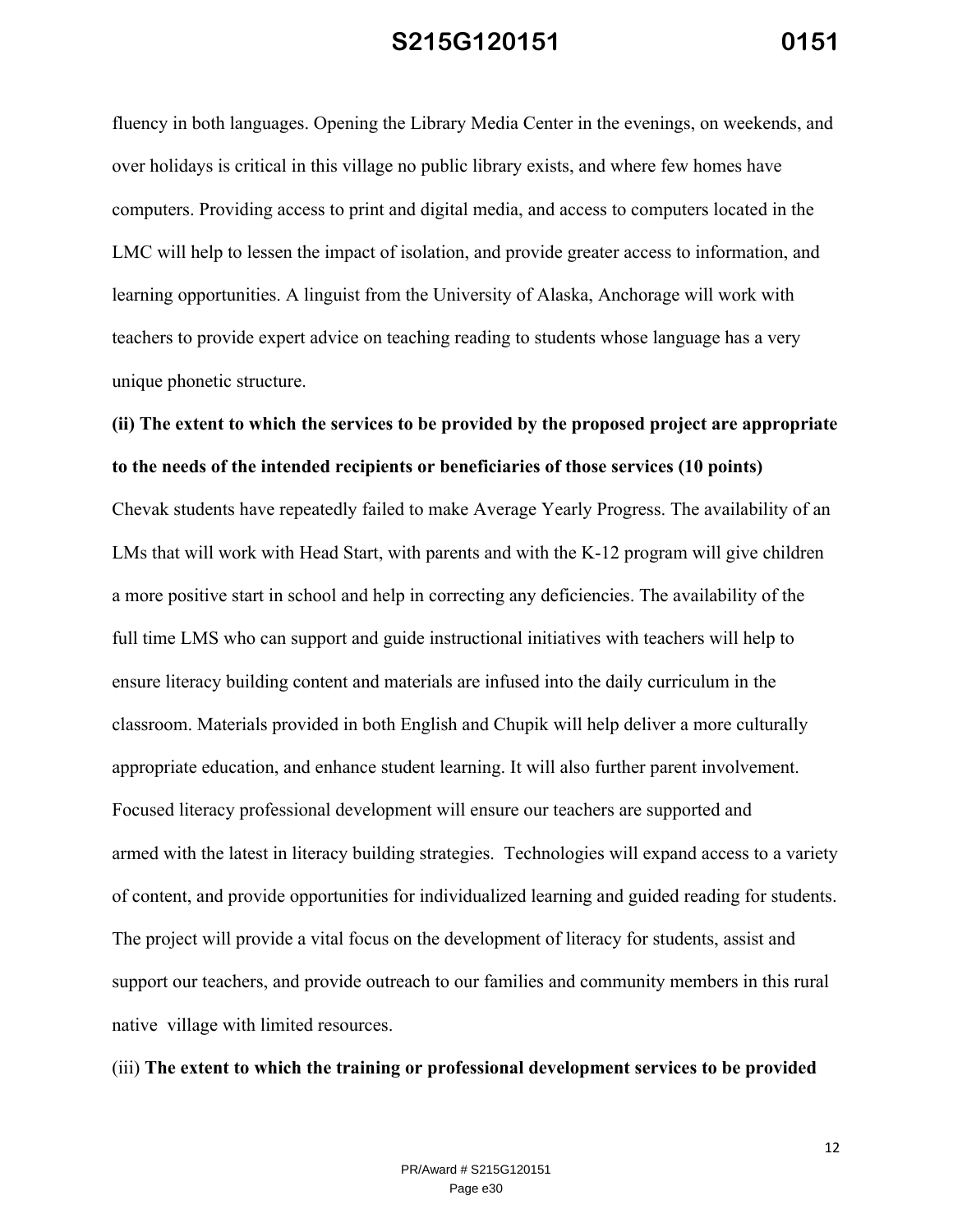**are of sufficient quality, intensity, and duration lead to improvements in practice among the recipients of those services.** (5 points) IAL funds will assist in providing high quality 72 hours of professional development each year of the two year project. The professional development will meet the research-based criteria for effective professional development which calls for professional development to be intense, ongoing, content-focused and classroom-based. Teacher feedback, teacher satisfaction surveys and focus groups will provide immediate evidence of the efficacy of the training and allow for continuous improvement. Assistance from a linguist from the University of Alaska, Anchorage will provide assistance to teachers has they develop instructional strategies for building literacy among children whose native tongue is Cup'ik. Native teaches and paraprofessionals will work with teachers to help them understand the learning styles of the children and their language.

#### **(d) Adequacy of Resources:**

**(i) The extent to which the costs are reasonable in relation to the objectives, design, and potential significance of the proposed project. The combination of** IAL and district funds provides adequate resources to carry out all activities as described in this proposal. The cost of a fully qualified Library Media Specialist to serve as Project Director/ Library Media Specialist is a year. Fringe benefits add an additional per year. Those costs are based on the negotiated contractual agreement for salary and benefits for the district. including salary and benefits each year for two years. The presence of a highly skilled LMS will have a positive impact on teachers at every grade level. The LMS will help to assure that teachers have access to appropriate materials to infuse into their curriculum, keeping learning fun and challenging. New books at a cost of will include books about Native Americans and by Alaska authors, in both English and as well as in the native language (Chupik) will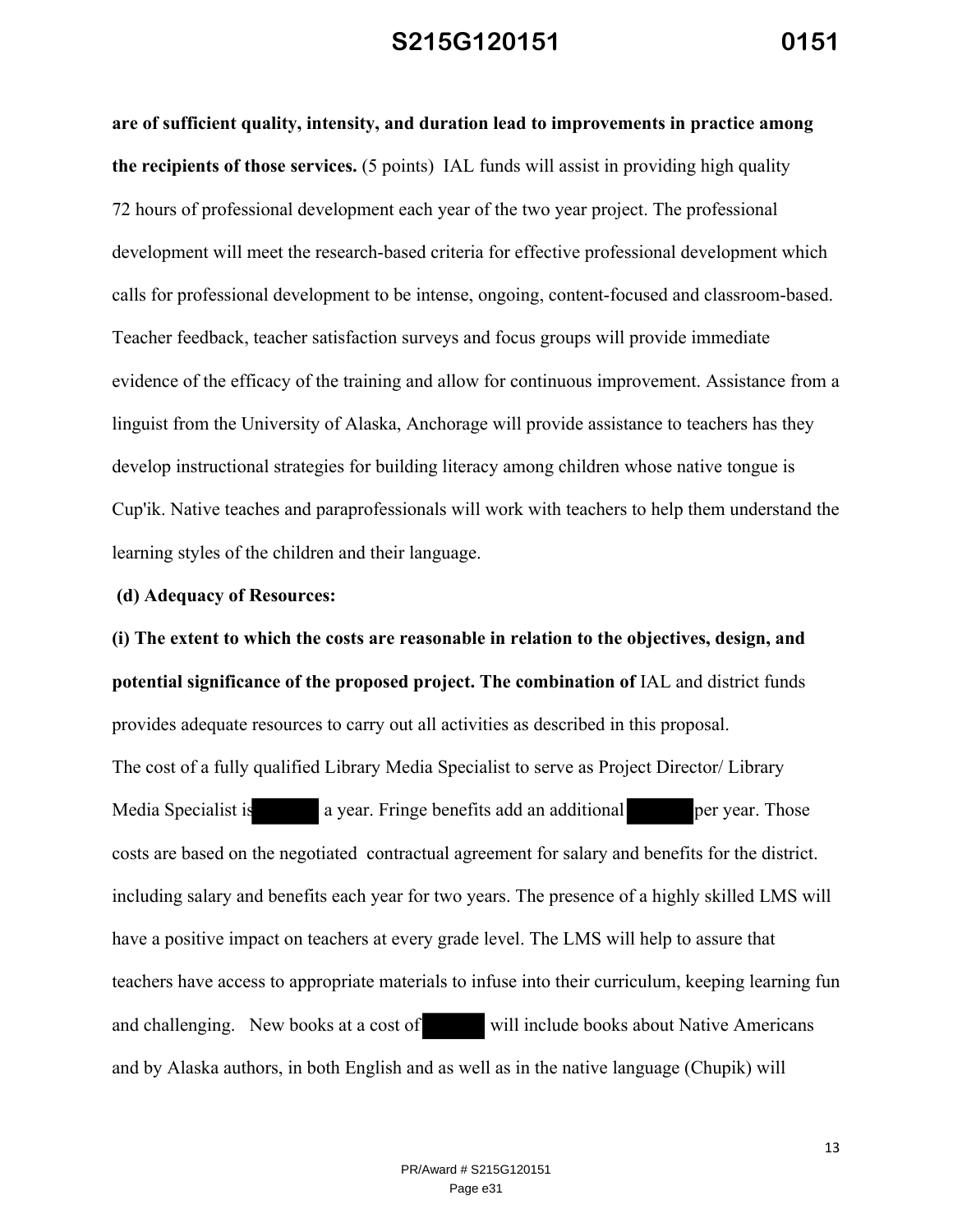capture the interest of a greater number of students and encourage parent participation. A computerized reading program, Achieve 3000, will be purchased at a cost of I Pads for all K through third grade students and their teachers will cost approximately . The I Pads will provide student access to content and literacy building programs and will help to support teachers as they individualize instruction. **Capture:** (Content Streaming and Archiving Server) – The TCS allows you to capture live video, and make it available for replay via broadcast or on-demand. This product will allow us to capture virtual field trips, student collaborations and a variety of literacy activities. Teacher professional development can be created and capture, making it available for live viewing or review, enabling teachers to repeat and achieve mastery.**Transform:** (Media Experience Engine or MXE) – the MXE takes the capture video and allows for editing, such as watermarking, adding graphics and annotations, cutting, etc. Pulse analytics mark key words and phrases, enabling viewers to move directly to key points within video streams, rather than having to scroll or fast forward through to find relevant information. **Share:** (Show & Share) – Show and Share is an educational and secure version of You Tube. We will make both created and purchased content available in a virtual video library. Permission levels will enable us to set security so that students will see only age/grade appropriate material. Teachers will have access to PD on demand, and parents will have access to their students captured work, as well as literacy building instructions for them to use at home. This package takes resources traditionally available only in the library and brings them into the classroom. The LMS will work with teachers to create and identify digital resources that can be infused into the classroom curriculum. Students will have access to individualized learning opportunities using these tools to view 4-8 minutes streams of information that will help them prepare for self-guided work. The cost of this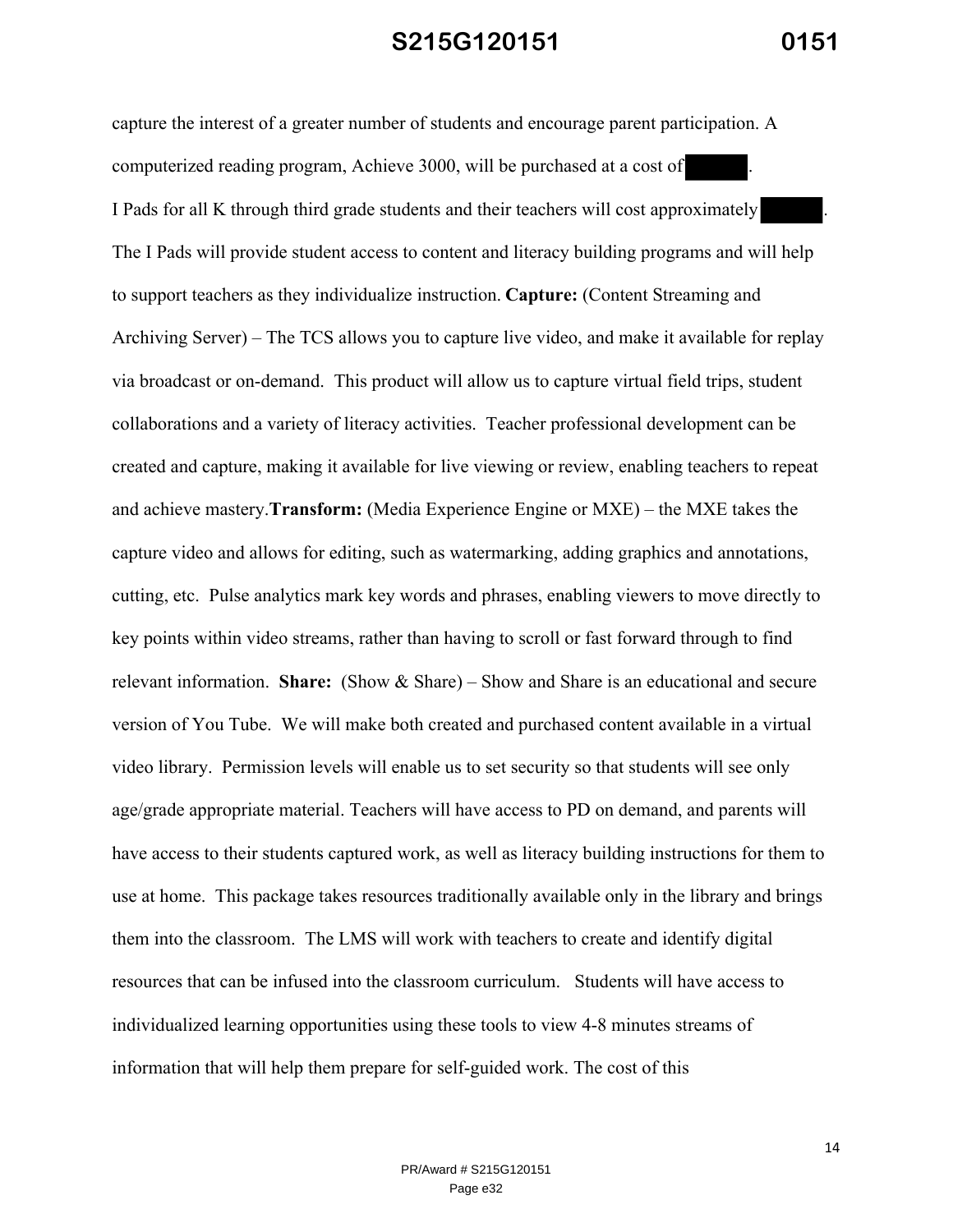technology tool is . Students in grades K-3 will receive Laptops pre-loaded with content in Cup'ik at a cost of . E books will be purchased for Playaways will be purchased at the cost of Tumble Books and PebbleGo Data Bases will be purchased at the cost of Interactive games, finger plays and puppets for Early Learners will add

in cost. Early Learning materials will be instrumental in introducing young children to new words and encouraging them to read. Virtual field trips will be scheduled with 3 per quarter, building background information and introducing new ideas, new concepts and new vocabulary to students for a total cost of per year. In addition, the LMS and the Director of Technology will work with the consulting team to introduce the teachers to the thousands of content sources available without charge, utilizing links to resources such as the Smithsonian Museums, NASA, the American History Website and others. These types of experiences are doubly valuable because they can be shared with the Head Start children where appropriate, and can be streamed and archived to use again and again. Parents of the students and interested members of the community will be invited to participate in the virtual field trips, reinforcing district efforts to increase parent and community involvement. The cost of bringing an Alaska author and illustrator to the village is approximately for fees and travel expenses. The district plans to make these Author chats a quarterly event for the entire village and will budget per year for the occasions. This is an important step toward increasing parent engagement and is reasonable in terms of the benefit they bring to the children. Miscellaneous supplies for the library require an appropriation of per year. The supplies are needed to supplement the budget for the daily operation of the LMC. The cost of the team of consultants to conduct the two three day workshops and 72 hours of professional development is per year including travel from the lower forty-eight states. The observation of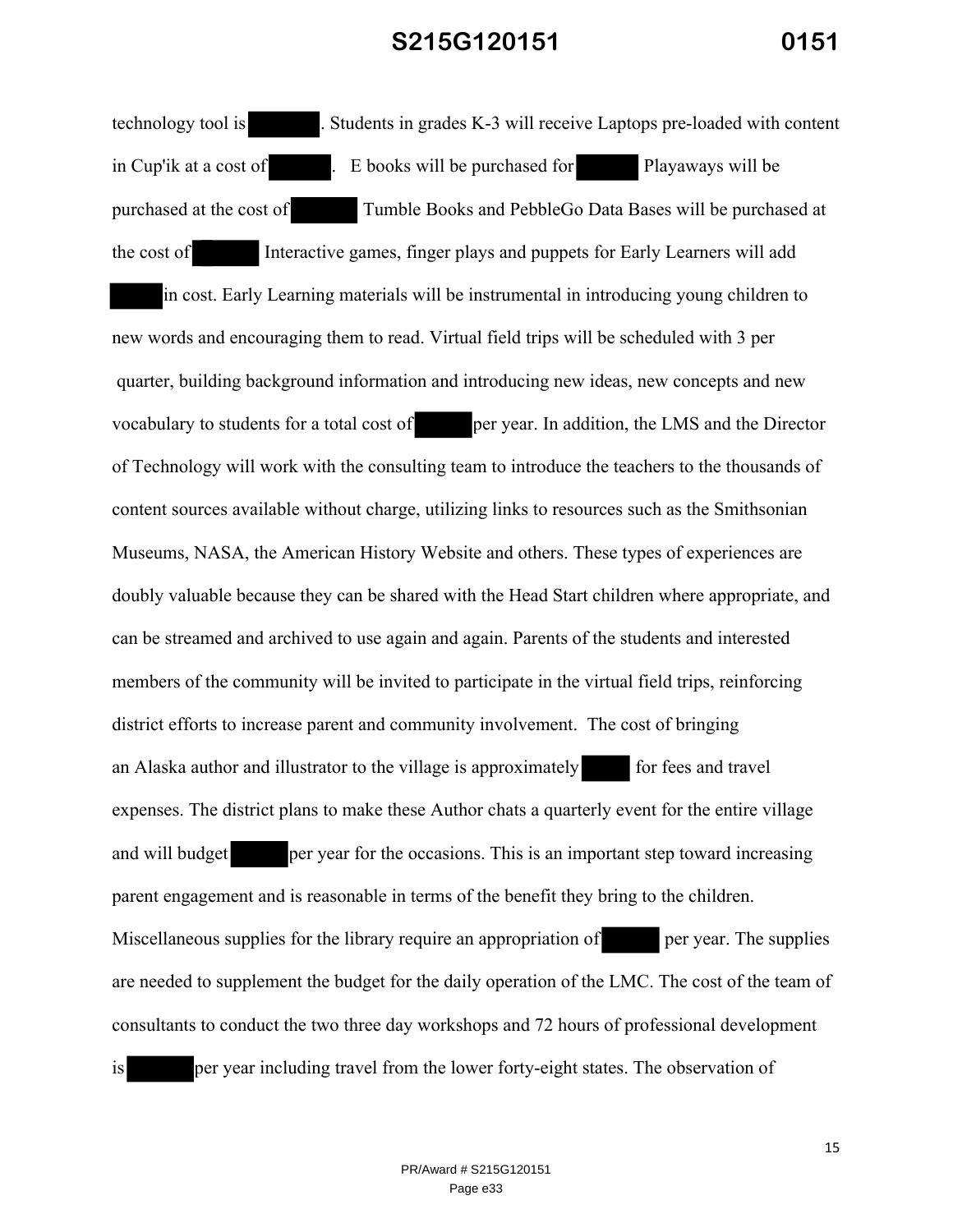master teachers at work are an essential part of this project. Teachers will use the same rubric of effective 30 instructional strategies when observing the teachers K-12 teachers will visit classrooms following participation in an off-site professional development activity which is paid for by the district. The cost of a hotel and per diem for one additional day for K-12 teachers will

be per year.The evaluation of the project includes the development of all data collection instruments, the analysis of quarterly date and the analysis of date at year's end. In addition, the evaluation team will provide the Superintendent with a detailed report on the progress of the project and indicate areas where changes might be indicated. The evaluation team will also assist with end of year reports . The yearly cost of the evaluation and travel to Chevak is A library aide will keep the library open for community use an additional 574 hours a year at a cost of . This is in important expenditure considering that the school is the only source of print materials and technology for several hundred miles.

**(ii) The extent to which the costs are reasonable in relation to the objectives, design, and potential significance of the proposed project:** A study conducted by the National Association of State Boards of Education, 2002**,** suggest that diverse learning styles are not always addressed in many schools and not all students learn in the same way. If their particular style of learning is accommodated it can result in improved attitudes toward learning, increased productivity, academic achievement, and creativity. Furthermore, some elements of learning styles are affected by cultural values and practices. While progress is being made, schools with traditional organizational structures and the limits of standard teaching practice are unprepared to meet an inherently diverse and changing set of students needs. ! A report in Alliance for Excellent Education, November 2011, highlights the importance of students who do well in school and graduate on time. The report provides sobering statistics. The impact on Alaska's economy is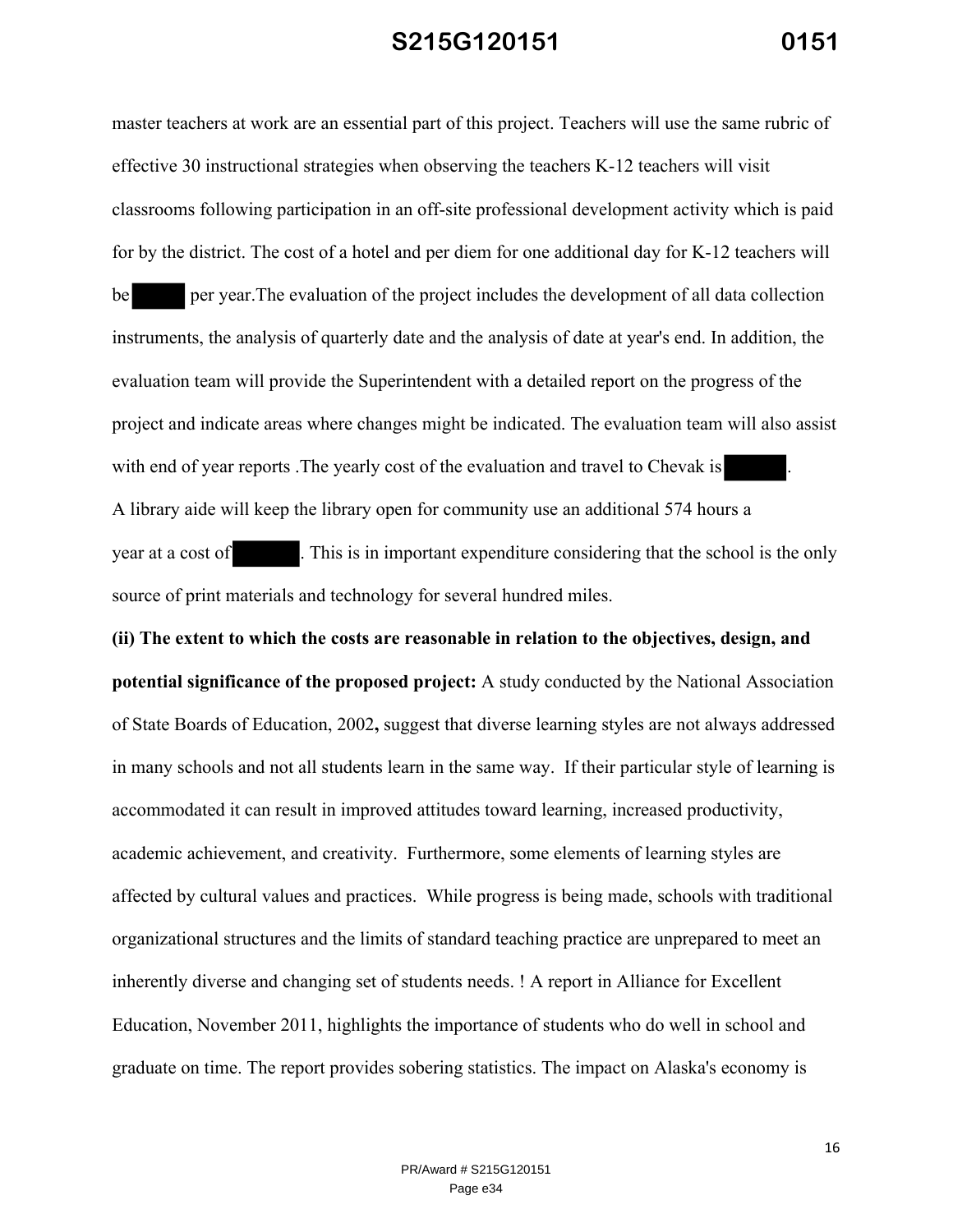staggering. On average, a high school graduate in Alaska earns more each year than a high school dropout does. Roughly 3,600 students in Alaska did not graduate from high school in 2011; the lost lifetime earnings for that class of dropouts alone total **.** *If the CAT project were to result in 100% of the 302 students completing high school, the economic impact to the state over the span of 30 years of work life would be* . By *investing* 

 *in the children of Chevak, the federal government has a return of as much as a 63% return on its investment, an untold benefit to the state and the nation.* Students who do well in school are

- *Less likely to be teen parents*
- *More likely to raise healthier, better-educated children*
- *Less likely to commit crimes, rely upon government health care, or use public services such as food stamps or housing assistance.*
- *More likely to engage in civic activity, voting and volunteering in their community*

The cost per student of is far less than the cost of negative consequences that occur when children can't read. The structure of this project allows the district to create strategies designed to increase student literacy through updating and improving technology, support Common Core Standards while allowing the district to infuse the media centers with technology, using cutting-edge tools to enhance literacy building strategies and provide access to online research resources. When students repeatedly fail to make AYP the cost of offering students the opportunity to read well and to succeed, developing those skills required to hold a job, earning a wage sufficient to feed a family is more than reasonable, it is critical! Over time, well educated students will leave the welfare rolls that virtually all the families in Chevak exist on. This represents a huge savings in federal dollars! It is clearly the best investment the federal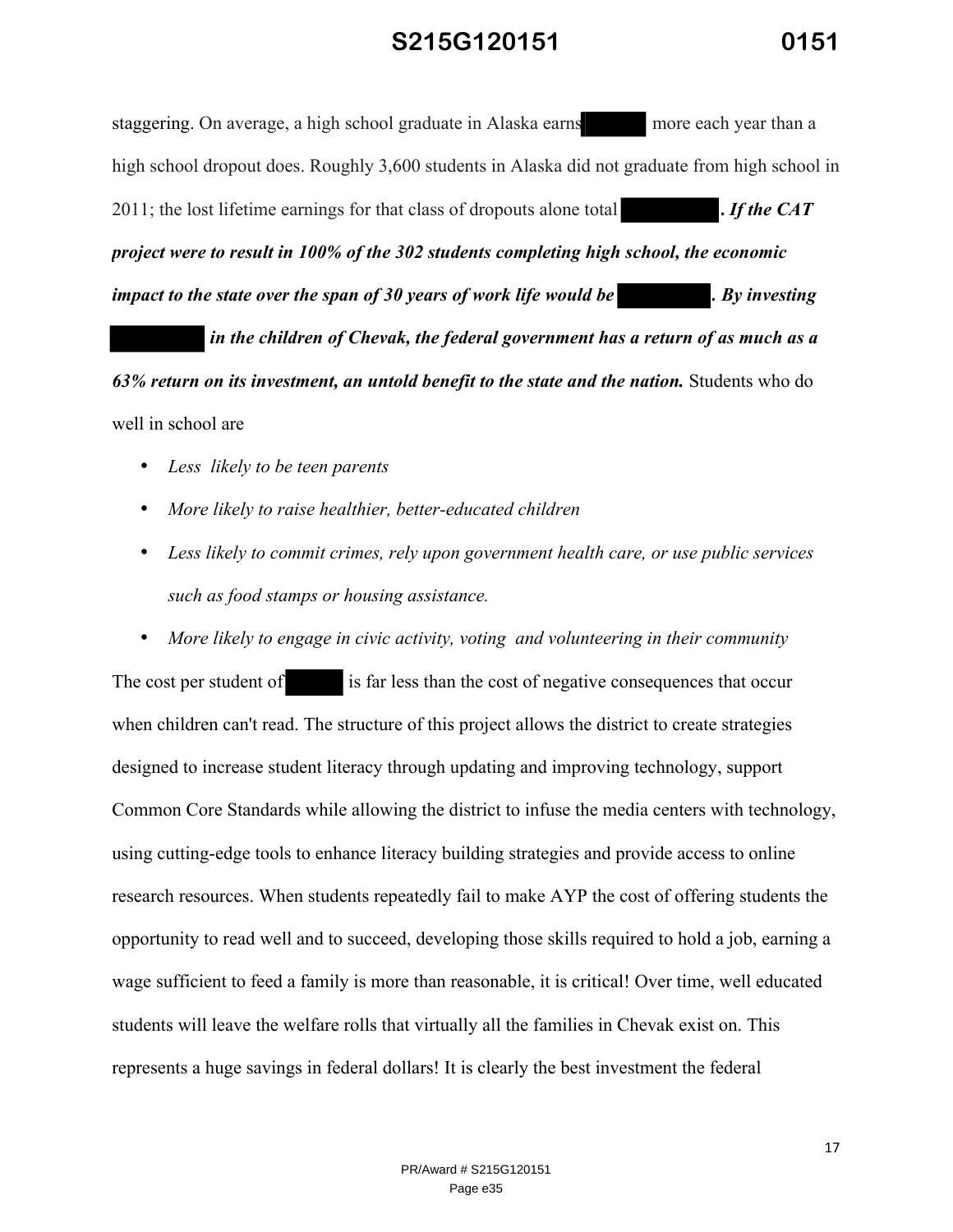government could ever make.

#### **Quality of the Management Plan:**

(i) **The adequacy of the management plan to achieve objectives on time and within budget, with defined responsibilities, timelines, and milestones for project tasks**. (10 Points) Primary responsibility will rest with the Project Director, who is a certified Library Media Specialist and will manage the LMC. The Project Director is supported by a Literacy Team made up of **t**he Project Director, Director of Technology, the Title I teacher, and one teacher from Pre-K-3, 4-8 and 9-12. All members of the team will collaborate with the Project Director to monitor the project. The will communicate with the Project Evaluator and will review the results of the quarterly data and make recommendations for change as needed. The team will provide opportunities for feedback from stakeholders and members will communicate monthly via technology and will meet once per quarter or as needed. Objectives with corresponding activities, stakeholders and timelines follow:

**(Goal 1: Obj. 1)** During the first year of this project, access to culturally appropriate print and digital media content in the Chevak Multi-Media Center will be provided to 100% of students grades K-12, with baseline Literacy data collected at the onset of this project in order to accurately measure an increase in literacy and academic performance.

| Activity                            | Responsible | Timeline  | Milestone           |
|-------------------------------------|-------------|-----------|---------------------|
|                                     |             |           |                     |
| $(1:1:1)$ A comprehensive Needs     | LMS, LT,    | 30 days   | 100% students       |
|                                     |             |           |                     |
| Assessment will be undertaken to    | evaluator   | following | assessed, providing |
|                                     |             |           |                     |
| determine the gaps in culturally    |             | funding   | base line data to   |
|                                     |             |           |                     |
| appropriate digital and print media |             |           | monitor student     |
|                                     |             |           |                     |
| collections.                        |             |           | progress and inform |
|                                     |             |           |                     |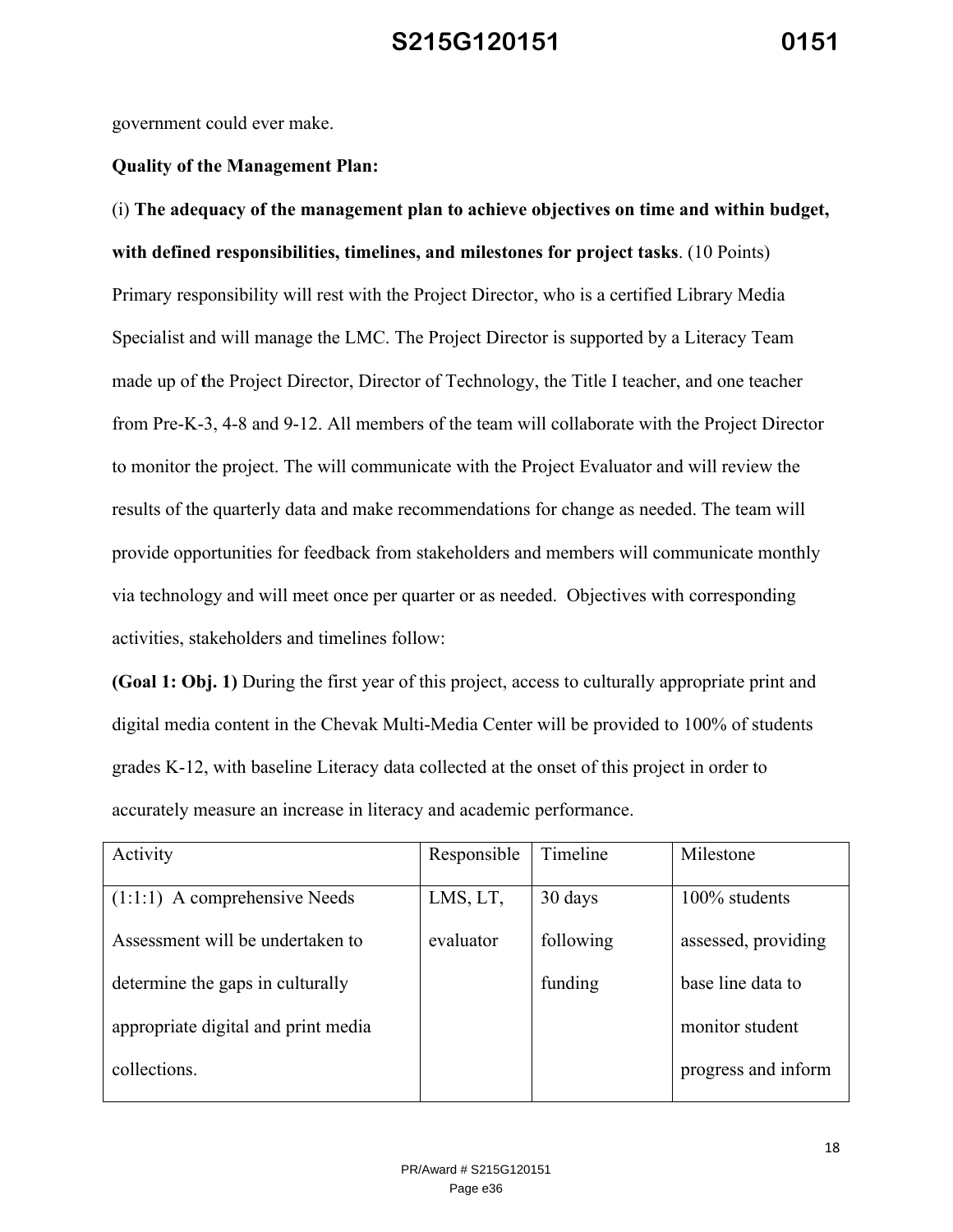|                                           |             |                | the project       |
|-------------------------------------------|-------------|----------------|-------------------|
| $(1:1:2)$ Collections will be updated and | LMS,        | Orders         | The LMC is        |
| provided in both English and Chupik,      | Director of | completed w/in | updated with new  |
| in print as well as in a digital format.  | Technology  | 30 days        | collections and   |
|                                           |             |                | resources in two  |
|                                           |             |                | languages         |
| $(1:1:3)$ All Chevak students grades K-   | LMS, LT,    | Each quarter   | Extensive data    |
| 12 will participate in a Literacy         | evaluator,  | and as needed  | collection guides |
| assessment. Data will be used to          | teachers    | throughout the | project, provides |
| measure ongoing student progress          |             | project        | evidence of what  |
| throughout this 2 year project.           |             |                | works, student    |
|                                           |             |                | progress          |

**(Goal 1: Obj 2)** By the end of Year Two, when compared with baseline data, students grades K-12 will demonstrate a significant increase in 1) student digital literacy skills and 2) literacy skills & academic improvement. The use of technology tools will be instrumental in helping students develop literacy skills, access content, practice guided reading, and participate in literacy building activities and personalized learning opportunities.

| Activity                               | Responsible | Timeline        | Milestone       |
|----------------------------------------|-------------|-----------------|-----------------|
|                                        |             |                 |                 |
| $(1:2:1)$ Students grades K-12 will    | Teachers,   | Quarterly, end  | 80% of students |
| participate in a baseline Digital      | evaluator,  | of year, end of | show minimum of |
| Literacy assessment. Data will be used | LMS, LT     | project         | 5% growth in    |
| to measure student personal technology |             |                 | Language Arts.  |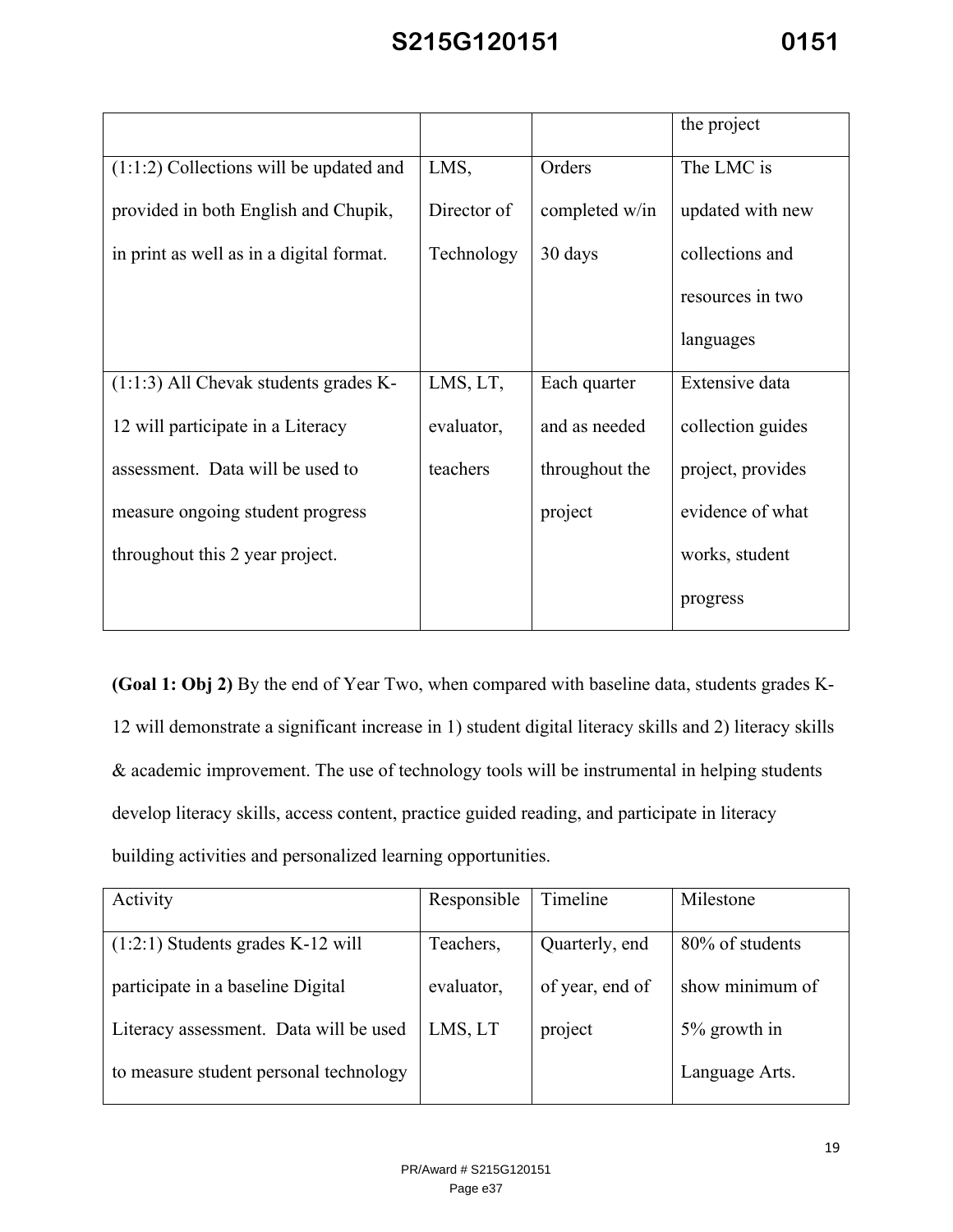| skills throughout this 2 year project. |                            |            |                      |
|----------------------------------------|----------------------------|------------|----------------------|
| $(1:2:2)$ Technology tools, to include | Director of                | Purchases  | 100% of students     |
| hand-held tablets and PCs, reading     | Technology,                | completed  | grades 3-12 meet     |
| software and a streaming and archiving | LT, LMS,<br>within 60 days |            | ISTE-S standards,    |
| system will be purchased and made      | teachers                   | of funding | 100% of students use |
| available for use by students and      |                            |            | technology to build  |
| teachers grades K-12, providing        |                            |            | literacy, $100\%$ of |
| expanded access to literacy building   |                            |            | teachers meet ISTE-  |
| content, programming and activities    |                            |            | T standards for      |
| and enhancing student interest and     |                            |            | technology use       |
| enthusiasm.                            |                            |            |                      |

**(Goal 2: Obj 1)** When compared to the baseline literacy data, there will be a statistically significant increase in early literacy rates as measured by the Test of Early Literacy Proficiency (TELP), with performance increasing by 5% by the end of the first project year, and an additional 5% at the end of the 2 year project period.

| Activity                                  | Responsible | Timeline      | Milestone             |
|-------------------------------------------|-------------|---------------|-----------------------|
| $(2:1:1)$ Through the use of the          | LMS, LT,    | Begins within | Student achievement   |
| materials and technologies provided       | teachers.   | 30 days, on-  | increases 5% or       |
| through this project, Head Start PK       | Director of | going         | more per year, LMC    |
| students as well as Chevak students K-    | Technology  |               | usage and circulation |
| 3 will participate in individualized      |             |               | rates increase 50%,   |
| learning and literacy building activities |             |               | 50% of community      |
|                                           |             |               |                       |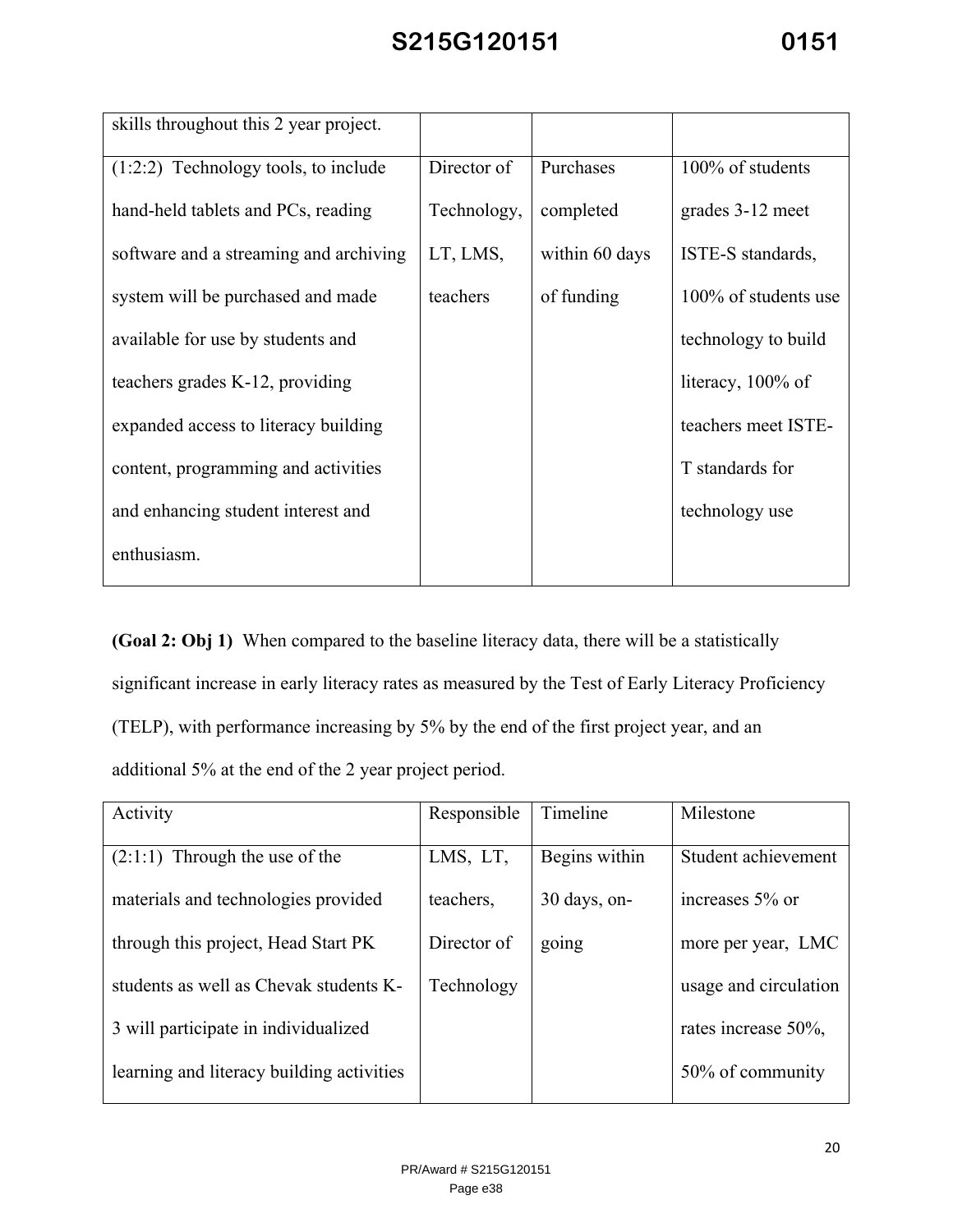| both in and outside of the classroom. |           |                | $&$ students use the      |
|---------------------------------------|-----------|----------------|---------------------------|
|                                       |           |                | LMC during non-           |
|                                       |           |                | school hours              |
| $(2:1:2)$ Early learning materials    | LMS, LT,  | Within 60 days | 75% of PreK-3             |
| provided in both Chupik and English   | teachers, | of funding     | children and parents      |
| will be sent home with PK-3 students, |           |                | complete home             |
| with recommended corresponding        |           |                | activities readership     |
| parent activities designed by the LMS |           |                | increases $50\%$ , $80\%$ |
| and supported by classroom teachers,  |           |                | of parents have           |
| encouraging literacy development in   |           |                | attended one or more      |
| the home as well as school.           |           |                | literacy activities       |

**(Goal 3: Objective 1)** Within 6 months of the project onset, 25% of Chevak teachers grades K-12 will regularly incorporate literacy enhancing, culturally appropriate, digital and print media into their daily instruction, with regular and ongoing guidance from a highly qualified Library Media Specialist. Teacher participation and engagement will increase by 25% each 6 months, with 100% of teacher participation by the end of the 2-Yr project period

| Activity                                | Responsible    | Timeline       | Milestone           |
|-----------------------------------------|----------------|----------------|---------------------|
|                                         |                |                |                     |
| $(3:1:1)$ A Library Media Specialist    | Superintendent | Within 30 days | The LMS is on       |
| (LMS) will be hired at the onset of the |                | of funding     | payroll and working |
| project period, with the role of        |                |                | with teachers       |
| providing teacher support and           |                |                |                     |
| encouraging the development of          |                |                |                     |
|                                         |                |                |                     |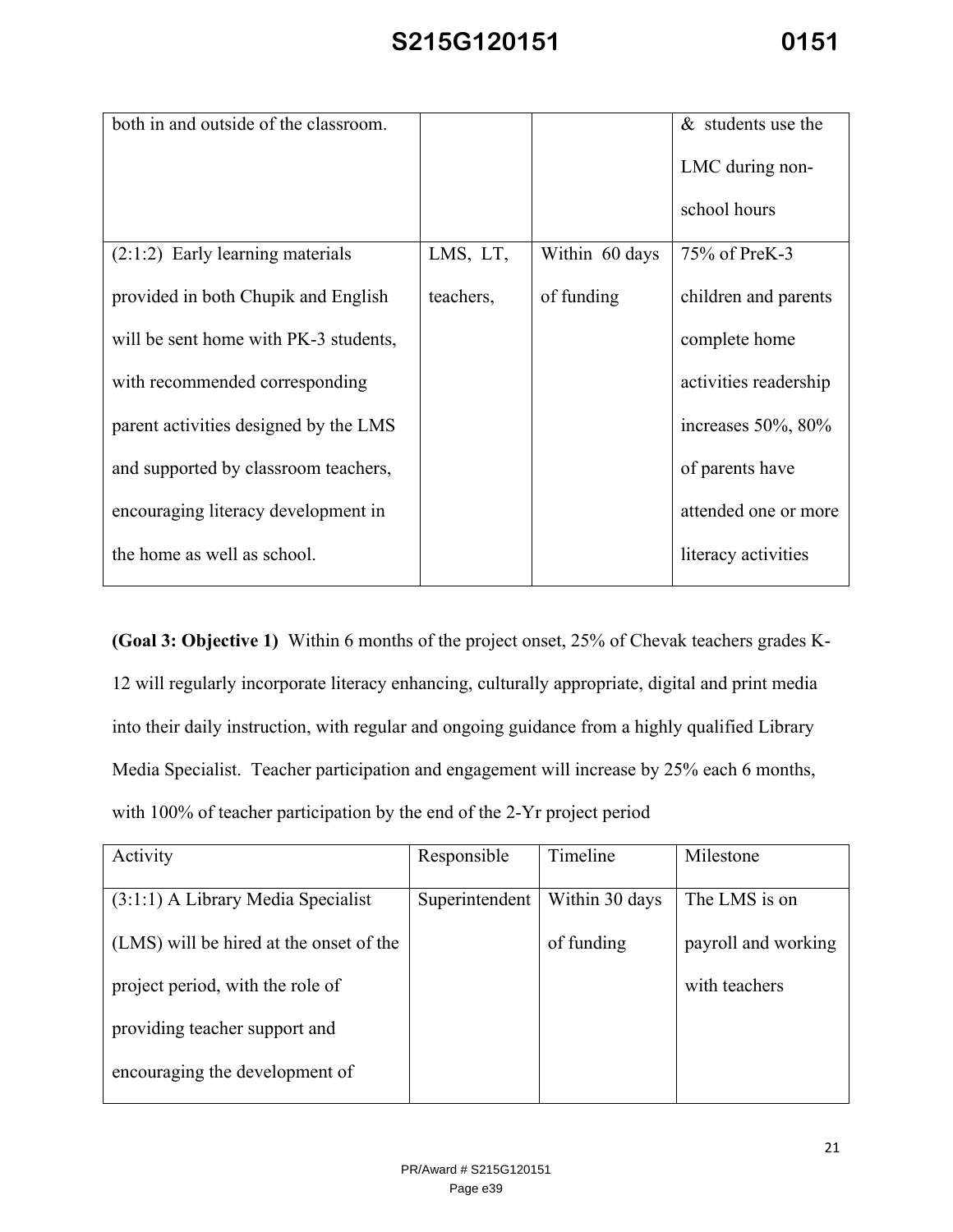| cross-curricular literacy practices in |             |                |                                |
|----------------------------------------|-------------|----------------|--------------------------------|
| the classroom.                         |             |                |                                |
| All Chevak teachers<br>$(3:1:2)$ 2.    | Consulting  | 1st workshop   | Teachers complete              |
| grades K-12, as well as the LMS, will  | team,       | begins June,   | over 72 hours of               |
| receive extensive literacy and         | Evaluator,  | 2013, On-going | professional                   |
| language arts techniques and           | Director of | throughout the | development on                 |
| strategies training over the two year  | Technology  | project        | literacy, 90% of               |
| grant period. Teachers will work       |             |                | teachers use effective         |
| directly with the LMS who will         |             |                | <b>Instructional Practices</b> |
| identify culturally appropriate print  |             |                | as measured by TELP,           |
| and digital literacy materials that    |             |                | Teacher-LMS                    |
| correspond directly with the teachers' |             |                | collaboration                  |
| curriculum.LMS helps teachers design   |             |                | increases 80%                  |
| and incorporate literacy building      |             |                |                                |
| activities into their daily lessons.   |             |                |                                |

**(Goal 4: Objective 1)** Parent participation will increase by 20% every 6 months, with 80% of parents participating in at least 1 literacy activity per quarter by the end of the 2 year project period.

| Activity                               | Responsible | Timeline       | Milestone           |
|----------------------------------------|-------------|----------------|---------------------|
| $(4:1:1)$ Family Literacy Days will be | LMS, LT,    | Within 60 days | 50% of families     |
| offered bi-weekly, providing           | teachers,   | of funding and | with children in    |
| opportunities for family members to    | parents     | on-going       | school take part in |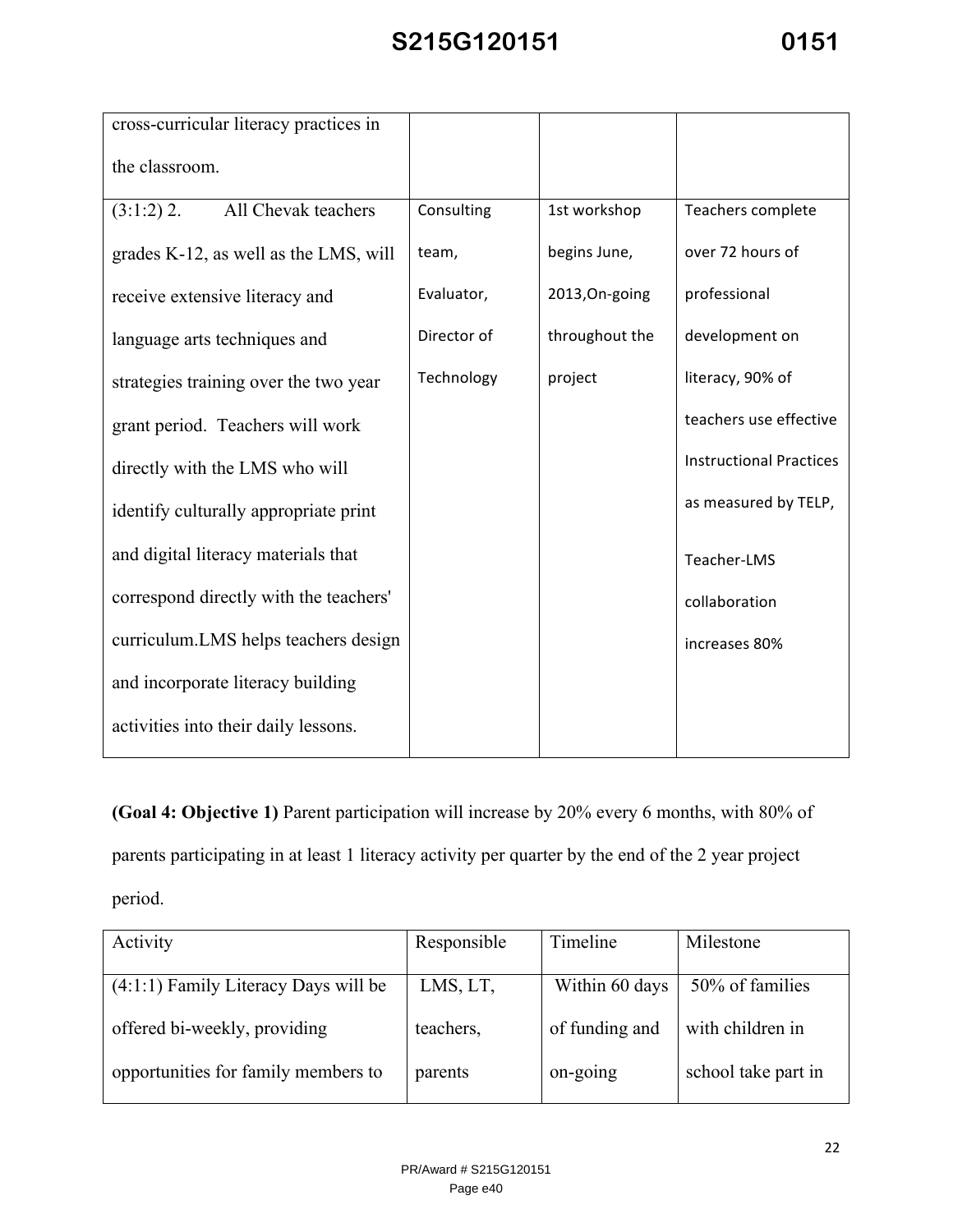| come to the school and participate in   |                 |                 | 80% of literacy     |
|-----------------------------------------|-----------------|-----------------|---------------------|
| fun, interesting and culturally         |                 |                 | events              |
| appropriate family literacy building    |                 |                 |                     |
| activities in the Chevak Multimedia     |                 |                 |                     |
| Center.                                 |                 |                 |                     |
| $(4:1:2)$ Teachers, with the support of | Superintendent, | Within 30 days  | Records document    |
| the LMS, will establish a literacy-rich | LMS, LT,        | of funding, on- | 80% of parent       |
| and culturally appropriate              | teachers,       | going           | participate in      |
| environment, designing and              | parents         |                 | literacy activities |
| promoting classroom-to-family           |                 |                 |                     |
| literacy events, and creating a         |                 |                 |                     |
| classroom lending library with          |                 |                 |                     |
| materials printed in Chupik,            |                 |                 |                     |
| encouraging native parents to be more   |                 |                 |                     |
| engaged in their child's education.     |                 |                 |                     |

#### **Quality of the Project Evaluation (15 points)**

This evaluation section demonstrates that the evaluation is linked to the stated objectives. It is designed to monitor student progress with pretest and posttests, teacher learning in professional development workshops. . The evaluation (1) addresses results attributed to the project, and (2) the degree to which the project has satisfied its desired objectives. Planned coordination with the program administrators and the evaluator will insure the user feedback originating with the evaluation. Evaluation data utilizes both quantitative and objective data (tests and surveys) as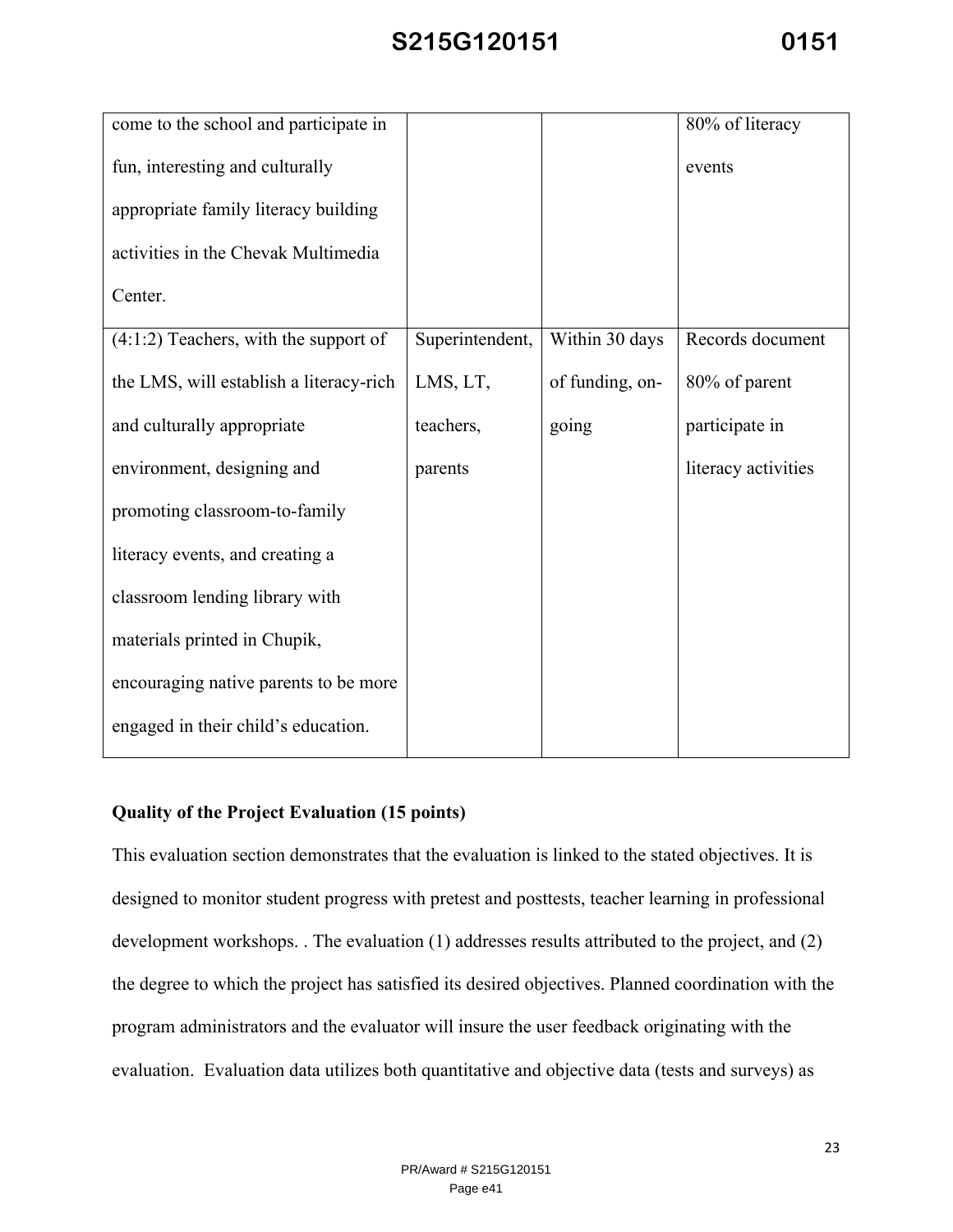qualitative data (focus groups and interviews) to provide comprehensive evaluation. Performance measures and objectives are listed below: At the end of each school year the project will be reviewed by the Project Evaluator with the Project Director, teachers and other key staff to determine the achievements of the year, and the degree to which the project is making improvement leading to achieving the goals and objectives. This review will utilized the SWOT Guidelines (Strengths, Weaknesses, Opportunities, and Threat Analyses)

▪ Teacher improvement in knowledge of literacy skills will be measured by Teachers Effective Literacy Practices Survey to be completed by the program evaluator or the project director. This survey will provide information about knowledge, attitudes, beliefs and behaviors (KABB).

▪ TOPEL measures of student literacy achievement will be measured by the TOPEL Test of Preschool-Grade 3 Early Literacy (Print Knowledge, Definitional Vocabulary, and Phonological Awareness). This is a standardized, norm-referenced test with high validity and reliability. Engagement, Professional Development. This provides a test of high validity and reliability to assess student progress.

▪ Teacher Evaluation of Professional Development Workshops. This will be developed using T. Guskey (2002) stages of professional development. This will use Likert scales and open-ended verbal questions for qualitative responses.

▪ Teachers progress in learning literacy skills will be measured by the TELP and two focus group in the fall and the spring of each year to ascertain teacher's improvement in their knowledge. a. Performance feedback will be provided to teachers and discussions will be held with the project director and the evaluator to provide improvement of the project for the following year. Improvement may be targeted at student learning, teacher learning about literacy, teachers' attitudes and knowledge, parent awareness and community participation.